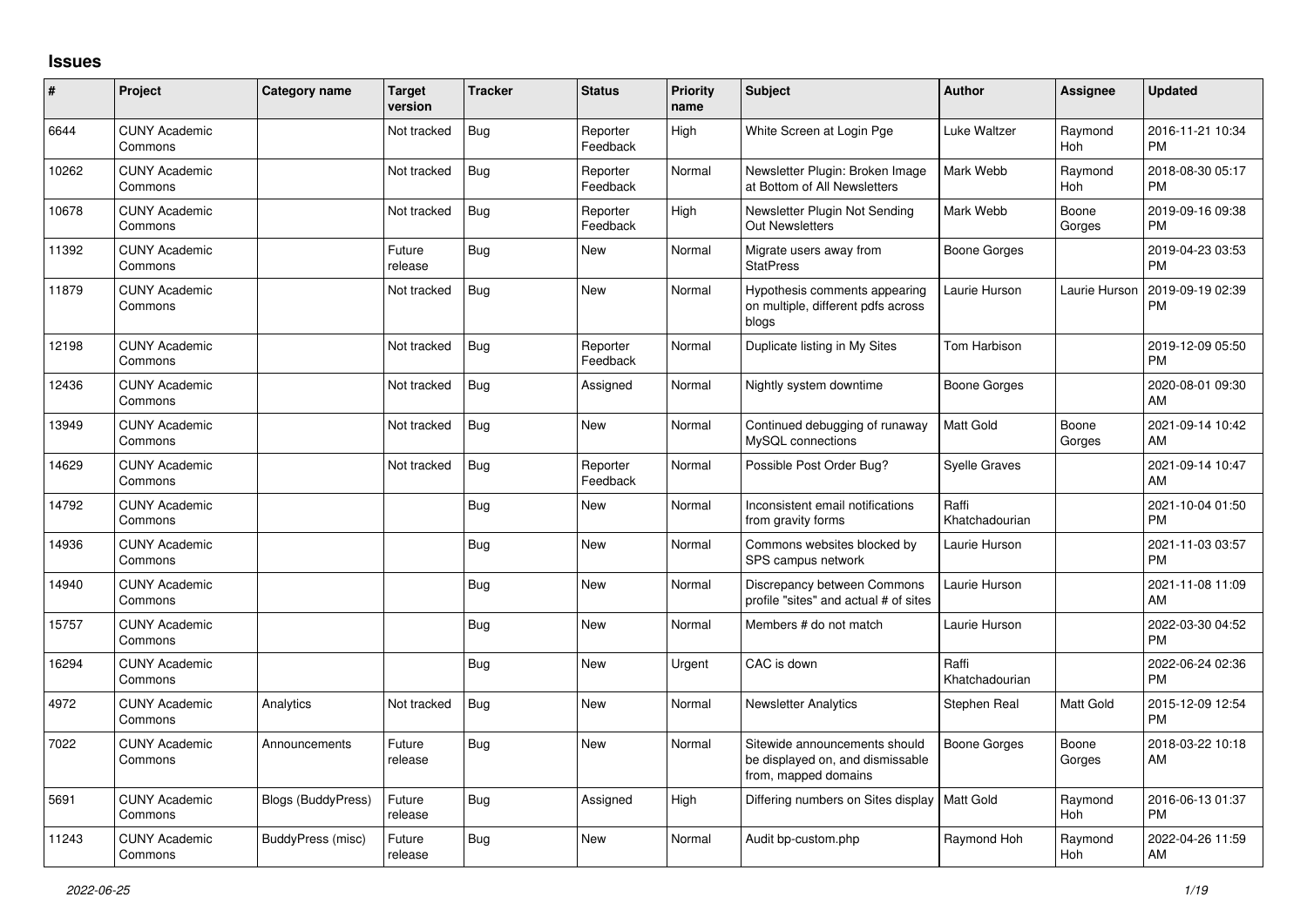| #     | Project                         | <b>Category name</b>       | Target<br>version | <b>Tracker</b> | <b>Status</b>                       | <b>Priority</b><br>name | <b>Subject</b>                                                            | <b>Author</b>        | <b>Assignee</b>     | <b>Updated</b>                |
|-------|---------------------------------|----------------------------|-------------------|----------------|-------------------------------------|-------------------------|---------------------------------------------------------------------------|----------------------|---------------------|-------------------------------|
| 9060  | <b>CUNY Academic</b><br>Commons | Commons In A Box           | Not tracked       | Bug            | Hold                                | Normal                  | Problems with CBox image library<br>upload                                | Lisa Rhody           | Raymond<br>Hoh      | 2018-01-10 03:26<br><b>PM</b> |
| 11556 | <b>CUNY Academic</b><br>Commons | Courses                    | Not tracked       | <b>Bug</b>     | Reporter<br>Feedback                | Normal                  | Instructor name given in course<br>listing                                | Tom Harbison         |                     | 2019-06-25 04:12<br><b>PM</b> |
| 12438 | <b>CUNY Academic</b><br>Commons | Courses                    | Not tracked       | Bug            | New                                 | Normal                  | Site appearing twice                                                      | Laurie Hurson        | Boone<br>Gorges     | 2020-02-18 01:34<br><b>PM</b> |
| 16199 | <b>CUNY Academic</b><br>Commons | <b>Directories</b>         | 2.0.2             | <b>Bug</b>     | <b>New</b>                          | Normal                  | Removed "Semester" Filter from<br><b>Courses Directory</b>                | Laurie Hurson        | Boone<br>Gorges     | 2022-06-14 11:36<br>AM        |
| 14496 | <b>CUNY Academic</b><br>Commons | Domain Mapping             | Future<br>release | <b>Bug</b>     | <b>New</b>                          | Normal                  | Mapped domain SSO uses<br>third-party cookies                             | Raymond Hoh          | Raymond<br>Hoh      | 2021-05-24 04:03<br><b>PM</b> |
| 9979  | <b>CUNY Academic</b><br>Commons | <b>Email Notifications</b> | Not tracked       | Bug            | Reporter<br>Feedback                | Normal                  | Reports of slow email activation<br>emails                                | <b>Matt Gold</b>     | Boone<br>Gorges     | 2018-08-29 09:40<br><b>PM</b> |
| 11971 | <b>CUNY Academic</b><br>Commons | <b>Email Notifications</b> | Future<br>release | <b>Bug</b>     | Reporter<br>Feedback                | Low                     | Pictures obscured in emailed post<br>notifications                        | <b>Marilyn Weber</b> | Raymond<br>Hoh      | 2019-11-21 01:14<br><b>PM</b> |
| 4438  | <b>CUNY Academic</b><br>Commons | Events                     | Future<br>release | Bug            | Assigned                            | Normal                  | Events Calendar - Export<br><b>Recurring Events</b>                       | scott voth           | Daniel Jones        | 2016-05-23 04:25<br><b>PM</b> |
| 6749  | <b>CUNY Academic</b><br>Commons | Events                     | Future<br>release | Bug            | <b>New</b>                          | Low                     | BPEO iCal request can trigger<br>very large number of DB queries          | Boone Gorges         | Raymond<br>Hoh      | 2016-11-15 10:09<br><b>PM</b> |
| 5317  | <b>CUNY Academic</b><br>Commons | Group Blogs                | Not tracked       | <b>Bug</b>     | Reporter<br>Feedback                | Normal                  | Notifications of New Post Didn't<br>Come                                  | Luke Waltzer         | Samantha<br>Raddatz | 2016-03-21 10:41<br><b>PM</b> |
| 5268  | <b>CUNY Academic</b><br>Commons | Group Forums               | Future<br>release | Bug            | Assigned                            | Normal                  | Long-time to post to multiple<br>groups                                   | Luke Waltzer         | Daniel Jones        | 2016-09-07 06:31<br><b>PM</b> |
| 7928  | <b>CUNY Academic</b><br>Commons | Group Forums               | Not tracked       | <b>Bug</b>     | <b>New</b>                          | Normal                  | Duplicate Forum post                                                      | Luke Waltzer         | Raymond<br>Hoh      | 2017-04-11 09:27<br><b>PM</b> |
| 9835  | <b>CUNY Academic</b><br>Commons | Group Forums               | Future<br>release | Bug            | Assigned                            | Normal                  | add a "like" function?                                                    | Marilyn Weber        | <b>Erik Trainer</b> | 2018-06-05 01:49<br><b>PM</b> |
| 13328 | <b>CUNY Academic</b><br>Commons | Group Forums               | Not tracked       | Bug            | Reporter<br>Feedback                | Normal                  | cross-posting in two related<br>groups                                    | Marilyn Weber        | Raymond<br>Hoh      | 2020-09-15 10:39<br><b>PM</b> |
| 13457 | <b>CUNY Academic</b><br>Commons | Group Forums               | 2.0.2             | <b>Bug</b>     | New                                 | High                    | Forum post not sending<br>notifications                                   | Filipa Calado        | Raymond<br>Hoh      | 2022-06-14 11:36<br>AM        |
| 3419  | <b>CUNY Academic</b><br>Commons | Group Invitations          | 1.6.14            | Bug            | Testing<br>Required                 | Normal                  | Neatening the display of<br>messages on group requests                    | <b>Matt Gold</b>     | Boone<br>Gorges     | 2014-09-01 09:29<br><b>PM</b> |
| 6995  | <b>CUNY Academic</b><br>Commons | Home Page                  | Not tracked       | Bug            | Assigned                            | Normal                  | member filter on homepage not<br>working                                  | Matt Gold            | Raymond<br>Hoh      | 2016-12-11 09:46<br><b>PM</b> |
| 16296 | <b>CUNY Academic</b><br>Commons | Home Page                  | 2.0.2             | <b>Bug</b>     | Staged for<br>Production<br>Release | Normal                  | "Visit Profile" link on Member<br>Directory page doesn't work<br>properly | Raymond Hoh          | Raymond<br>Hoh      | 2022-06-24 07:54<br><b>PM</b> |
| 4535  | <b>CUNY Academic</b><br>Commons | My Commons                 | Future<br>release | Bug            | <b>New</b>                          | Low                     | My Commons filter issue                                                   | scott voth           | Raymond<br>Hoh      | 2015-09-01 11:17<br>AM        |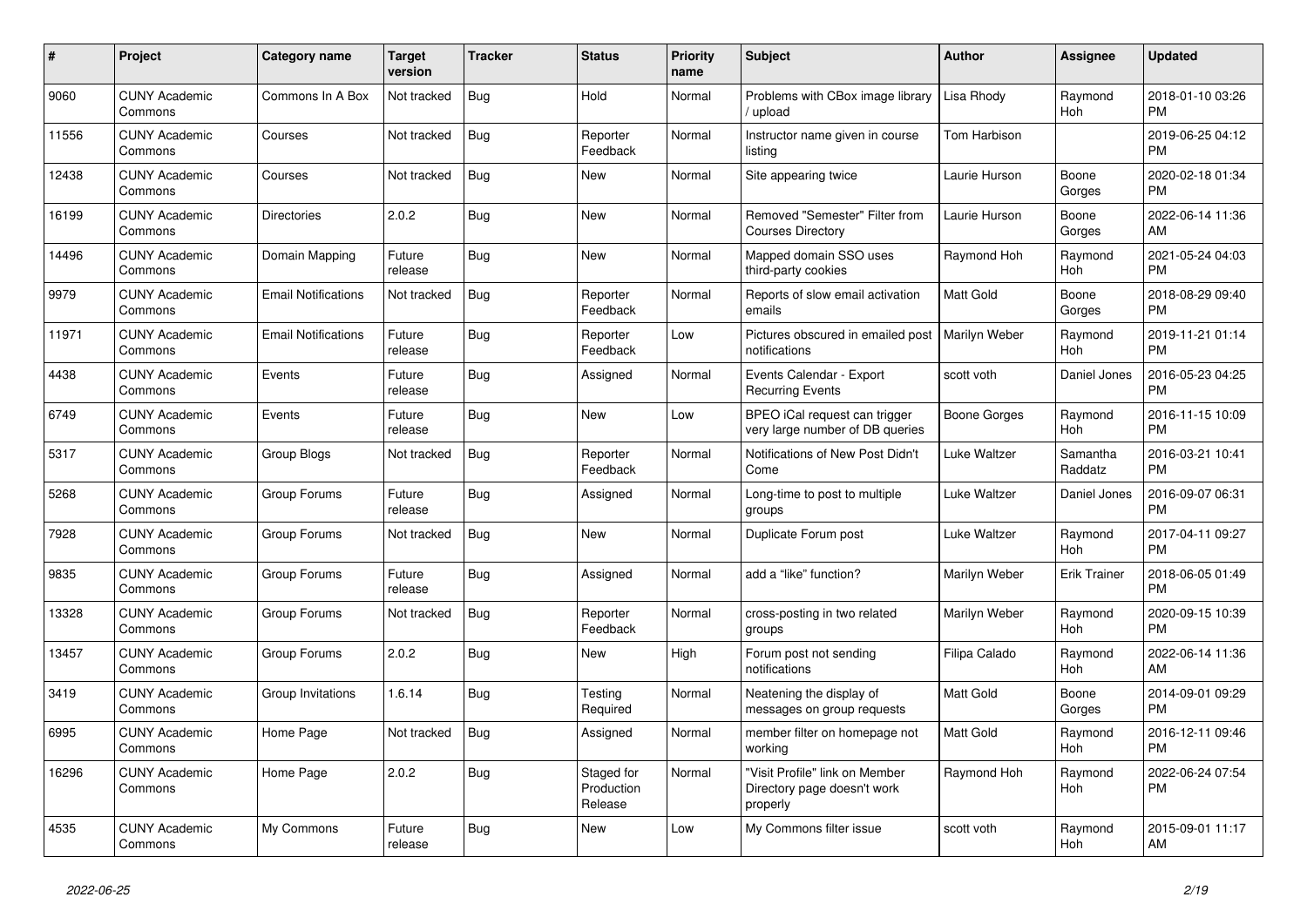| $\pmb{\#}$ | Project                         | <b>Category name</b>    | <b>Target</b><br>version | <b>Tracker</b> | <b>Status</b>        | <b>Priority</b><br>name | <b>Subject</b>                                                                                  | Author                  | <b>Assignee</b>       | <b>Updated</b>                |
|------------|---------------------------------|-------------------------|--------------------------|----------------|----------------------|-------------------------|-------------------------------------------------------------------------------------------------|-------------------------|-----------------------|-------------------------------|
| 8440       | <b>CUNY Academic</b><br>Commons | Onboarding              | Not tracked              | <b>Bug</b>     | <b>New</b>           | Normal                  | Create Test Email Accounts for<br><b>Onboarding Project</b>                                     | Stephen Real            | Stephen Real          | 2017-08-01 09:49<br><b>PM</b> |
| 10794      | <b>CUNY Academic</b><br>Commons | Performance             | Not tracked              | Bug            | <b>New</b>           | Normal                  | Memcached connection<br>occasionally breaks                                                     | Boone Gorges            | Boone<br>Gorges       | 2018-12-06 03:30<br>РM        |
| 14908      | <b>CUNY Academic</b><br>Commons | Performance             |                          | <b>Bug</b>     | New                  | Normal                  | Stale object cache on cdev                                                                      | Raymond Hoh             | Boone<br>Gorges       | 2021-12-07 09:45<br>AM        |
| 15242      | <b>CUNY Academic</b><br>Commons | Performance             | Not tracked              | <b>Bug</b>     | Reporter<br>Feedback | Normal                  | Slugist site                                                                                    | Raffi<br>Khatchadourian | Boone<br>Gorges       | 2022-02-07 11:14<br>AM        |
| 5827       | <b>CUNY Academic</b><br>Commons | <b>Public Portfolio</b> | Future<br>release        | Bug            | Assigned             | Normal                  | Academic Interests square<br>bracket links not working                                          | scott voth              | Chris Stein           | 2016-08-11 11:59<br>PM        |
| 6671       | <b>CUNY Academic</b><br>Commons | Reply By Email          | Not tracked              | <b>Bug</b>     | Assigned             | Normal                  | "Post too often" RBE error<br>message                                                           | Matt Gold               | Raymond<br>Hoh        | 2016-11-11 09:55<br>AM        |
| 8991       | <b>CUNY Academic</b><br>Commons | Reply By Email          | Not tracked              | Bug            | Hold                 | Normal                  | RBE duplicate email message<br>issue                                                            | Matt Gold               | Raymond<br><b>Hoh</b> | 2018-02-18 08:53<br><b>PM</b> |
| 13430      | <b>CUNY Academic</b><br>Commons | Reply By Email          | Not tracked              | <b>Bug</b>     | <b>New</b>           | Normal                  | Delay in RBE                                                                                    | <b>Luke Waltzer</b>     | Raymond<br>Hoh        | 2020-10-13 11:16<br>AM        |
| 16177      | <b>CUNY Academic</b><br>Commons | Reply By Email          |                          | <b>Bug</b>     | <b>New</b>           | Normal                  | Switch to Inbound mode for RBE                                                                  | Raymond Hoh             | Raymond<br>Hoh        | 2022-05-30 04:32<br><b>PM</b> |
| 13331      | <b>CUNY Academic</b><br>Commons | Site cloning            | Future<br>release        | <b>Bug</b>     | <b>New</b>           | Normal                  | Combine Site Template and<br>Clone operations                                                   | Boone Gorges            | Jeremy Felt           | 2021-11-19 12:39<br><b>PM</b> |
| 5282       | <b>CUNY Academic</b><br>Commons | Social Paper            | Future<br>release        | <b>Bug</b>     | <b>New</b>           | Normal                  | Replying via email directs to<br>paper but not individual comment.                              | Marilyn Weber           | Raymond<br>Hoh        | 2016-03-02 01:48<br><b>PM</b> |
| 5488       | <b>CUNY Academic</b><br>Commons | Social Paper            | Future<br>release        | Bug            | <b>New</b>           | Normal                  | Add a "last edited by" field to<br>Social Paper group directories                               | <b>Boone Gorges</b>     |                       | 2016-04-21 10:05<br><b>PM</b> |
| 7663       | <b>CUNY Academic</b><br>Commons | Social Paper            | Future<br>release        | Bug            | New                  | Normal                  | Social Paper notifications not<br>formatted correctly on secondary<br>sites                     | <b>Boone Gorges</b>     | Boone<br>Gorges       | 2018-04-16 03:52<br><b>PM</b> |
| 7981       | <b>CUNY Academic</b><br>Commons | Social Paper            | Future<br>release        | <b>Bug</b>     | New                  | Normal                  | Social Paper comments should<br>not go to spam                                                  | Luke Waltzer            | Boone<br>Gorges       | 2018-04-16 03:52<br><b>PM</b> |
| 4661       | <b>CUNY Academic</b><br>Commons | User Experience         | Future<br>release        | <b>Bug</b>     | Assigned             | Normal                  | <b>Simplify Events text</b>                                                                     | Matt Gold               | Samantha<br>Raddatz   | 2015-10-02 09:06<br><b>PM</b> |
| 8675       | <b>CUNY Academic</b><br>Commons | User Onboarding         | Future<br>release        | Bug            | Reporter<br>Feedback | Low                     | Add new User search screen calls<br>for the input of email address but<br>doesn't work with one | Paul Hebert             | Boone<br>Gorges       | 2017-10-11 11:17<br>AM        |
| 14483      | <b>CUNY Academic</b><br>Commons | WordPress - Media       | Not tracked              | <b>Bug</b>     | Reporter<br>Feedback | Normal                  | <b>Wordpress PDF Embed Stopped</b><br>Working after JITP Media Clone                            | <b>Patrick DeDauw</b>   | Boone<br>Gorges       | 2021-05-20 01:51<br><b>PM</b> |
| 2167       | <b>CUNY Academic</b><br>Commons | WordPress (misc)        | Future<br>release        | Bug            | Assigned             | Normal                  | <b>CAC-Livestream Plugin Issues</b>                                                             | Michael Smith           | Dominic<br>Giglio     | 2015-01-02 03:06<br>PM        |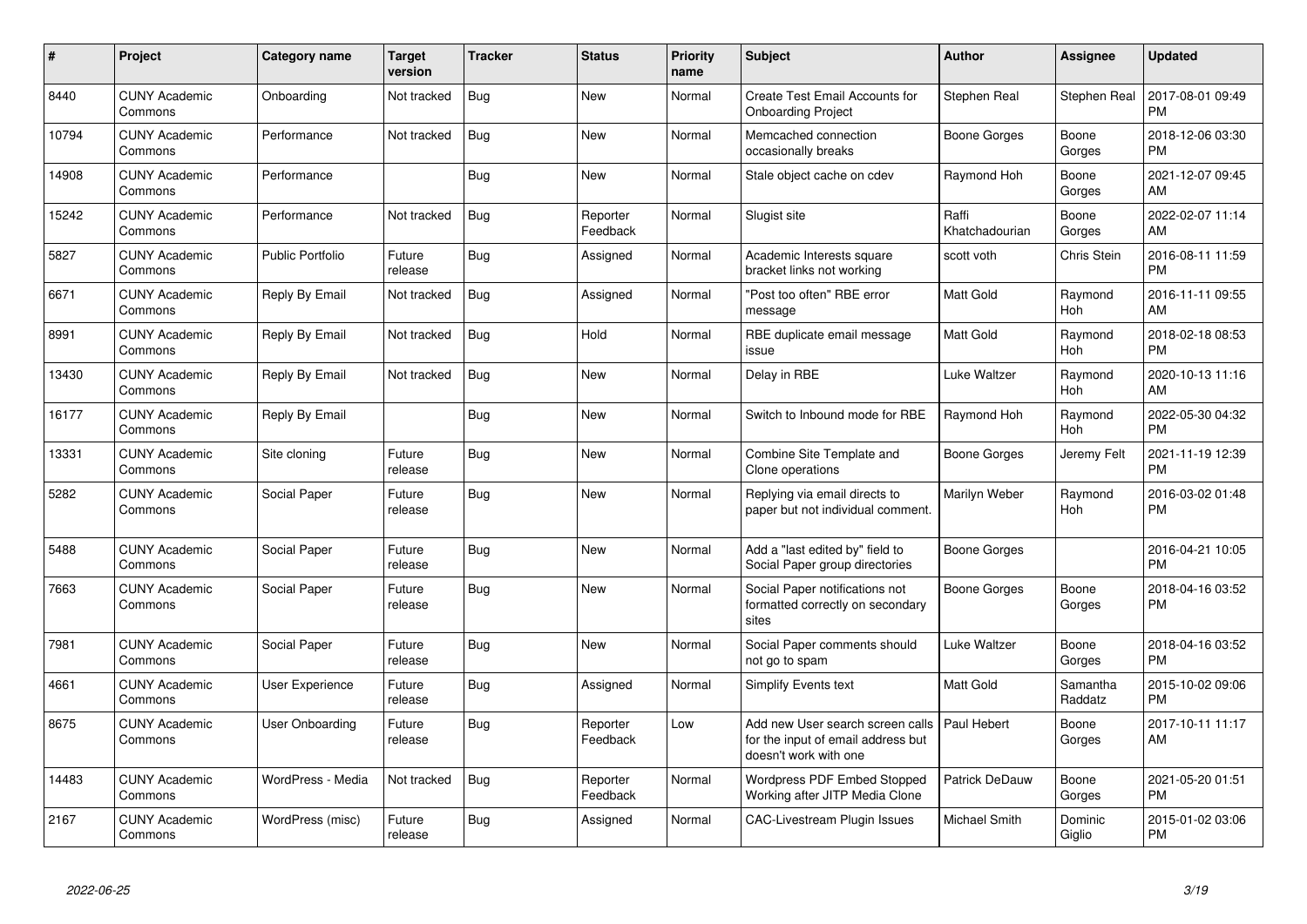| #     | Project                         | <b>Category name</b>     | <b>Target</b><br>version | <b>Tracker</b> | <b>Status</b>        | <b>Priority</b><br>name | Subject                                                                                                      | <b>Author</b>           | Assignee         | <b>Updated</b>                |
|-------|---------------------------------|--------------------------|--------------------------|----------------|----------------------|-------------------------|--------------------------------------------------------------------------------------------------------------|-------------------------|------------------|-------------------------------|
| 4388  | <b>CUNY Academic</b><br>Commons | WordPress (misc)         | Future<br>release        | <b>Bug</b>     | Assigned             | Normal                  | Repeated request for<br>authentication.                                                                      | Alice.Lynn<br>McMichael | Raymond<br>Hoh   | 2015-08-11 07:35<br><b>PM</b> |
| 6755  | <b>CUNY Academic</b><br>Commons | WordPress (misc)         | Future<br>release        | Bug            | <b>New</b>           | Normal                  | Cannot Deactivate Plugin                                                                                     | Laura Kane              |                  | 2016-11-16 01:12<br><b>PM</b> |
| 9346  | <b>CUNY Academic</b><br>Commons | WordPress (misc)         | Not tracked              | Bug            | <b>New</b>           | Normal                  | Clone cetls.bmcc.cuny.edu for<br>development                                                                 | Owen Roberts            | Raymond<br>Hoh   | 2018-03-06 05:35<br><b>PM</b> |
| 10040 | <b>CUNY Academic</b><br>Commons | WordPress (misc)         | Not tracked              | Bug            | Reporter<br>Feedback | Normal                  | User doesn't see full list of themes                                                                         | <b>Matt Gold</b>        | Boone<br>Gorges  | 2018-07-25 10:12<br>AM        |
| 11024 | <b>CUNY Academic</b><br>Commons | WordPress (misc)         | Future<br>release        | <b>Bug</b>     | <b>New</b>           | Normal                  | Subsites should not show "you<br>should update your .htaccess<br>now" notice after permalink<br>setting save | <b>Boone Gorges</b>     |                  | 2019-01-28 01:35<br><b>PM</b> |
| 14113 | <b>CUNY Academic</b><br>Commons | WordPress (misc)         | Future<br>release        | Bug            | Hold                 | Normal                  | Block Editor Not Working on this<br>page - Json error                                                        | scott voth              | Boone<br>Gorges  | 2021-03-05 11:01<br>AM        |
| 16245 | <b>CUNY Academic</b><br>Commons | WordPress (misc)         |                          | <b>Bug</b>     | Reporter<br>Feedback | Normal                  | Save Button missing on<br>WordPress Profile page                                                             | scott voth              | Raymond<br>Hoh   | 2022-06-16 03:09<br><b>PM</b> |
| 16255 | <b>CUNY Academic</b><br>Commons | WordPress (misc)         |                          | <b>Bug</b>     | New                  | Normal                  | Need to define 'MULTISITE'<br>constant in wp-config.php                                                      | Raymond Hoh             |                  | 2022-06-19 09:31<br>AM        |
| 3691  | <b>CUNY Academic</b><br>Commons | <b>WordPress Plugins</b> | Future<br>release        | Bug            | <b>New</b>           | Normal                  | <b>WPMU Domain Mapping</b><br>Debugging on cdev                                                              | Raymond Hoh             | <b>Matt Gold</b> | 2014-12-12 09:04<br>AM        |
| 3939  | <b>CUNY Academic</b><br>Commons | <b>WordPress Plugins</b> | Future<br>release        | <b>Bug</b>     | Hold                 | Normal                  | Activity stream support for<br>Co-Authors Plus plugin                                                        | Raymond Hoh             | Raymond<br>Hoh   | 2015-11-09 06:13<br><b>PM</b> |
| 6356  | <b>CUNY Academic</b><br>Commons | <b>WordPress Plugins</b> | Future<br>release        | Bug            | Reporter<br>Feedback | Low                     | Should Subscribe2 be<br>deprecated?                                                                          | Luke Waltzer            |                  | 2017-03-20 12:20<br><b>PM</b> |
| 9289  | <b>CUNY Academic</b><br>Commons | <b>WordPress Plugins</b> | Future<br>release        | Bug            | Reporter<br>Feedback | Normal                  | Email Users Plugin                                                                                           | Laurie Hurson           | Boone<br>Gorges  | 2018-10-24 12:34<br><b>PM</b> |
| 9515  | <b>CUNY Academic</b><br>Commons | <b>WordPress Plugins</b> | Not tracked              | Bug            | Reporter<br>Feedback | Normal                  | Text to Speech plugin - "More<br>Slowly" checkbox not working                                                | scott voth              | Boone<br>Gorges  | 2018-06-13 02:26<br><b>PM</b> |
| 9926  | <b>CUNY Academic</b><br>Commons | <b>WordPress Plugins</b> | Future<br>release        | Bug            | <b>New</b>           | Normal                  | twitter-mentions-as-comments<br>cron jobs can run long                                                       | <b>Boone Gorges</b>     | Boone<br>Gorges  | 2018-10-24 12:34<br><b>PM</b> |
| 11120 | <b>CUNY Academic</b><br>Commons | <b>WordPress Plugins</b> | Not tracked              | <b>Bug</b>     | Reporter<br>Feedback | Normal                  | Events Manager Events Not<br>Showing Up                                                                      | Mark Webb               |                  | 2019-02-27 04:10<br><b>PM</b> |
| 11415 | <b>CUNY Academic</b><br>Commons | <b>WordPress Plugins</b> | Not tracked              | <b>Bug</b>     | Reporter<br>Feedback | Normal                  | <b>Blog Subscriptions in Jetpack</b>                                                                         | Laurie Hurson           |                  | 2019-05-14 10:34<br>AM        |
| 11649 | <b>CUNY Academic</b><br>Commons | <b>WordPress Plugins</b> | 2.0.2                    | Bug            | In Progress          | Normal                  | CC license displayed on every<br>page                                                                        | Gina Cherry             | Raymond<br>Hoh   | 2022-06-14 11:36<br>AM        |
| 12573 | <b>CUNY Academic</b><br>Commons | <b>WordPress Plugins</b> | Future<br>release        | <b>Bug</b>     | New                  | Normal                  | <b>CommentPress Core Issues</b>                                                                              | scott voth              |                  | 2020-03-24 04:32<br><b>PM</b> |
| 14987 | <b>CUNY Academic</b><br>Commons | <b>WordPress Plugins</b> | Future<br>release        | <b>Bug</b>     | New                  | Normal                  | Elementor update causes<br>database freeze-up                                                                | <b>Boone Gorges</b>     | Boone<br>Gorges  | 2021-11-29 12:02<br>PM        |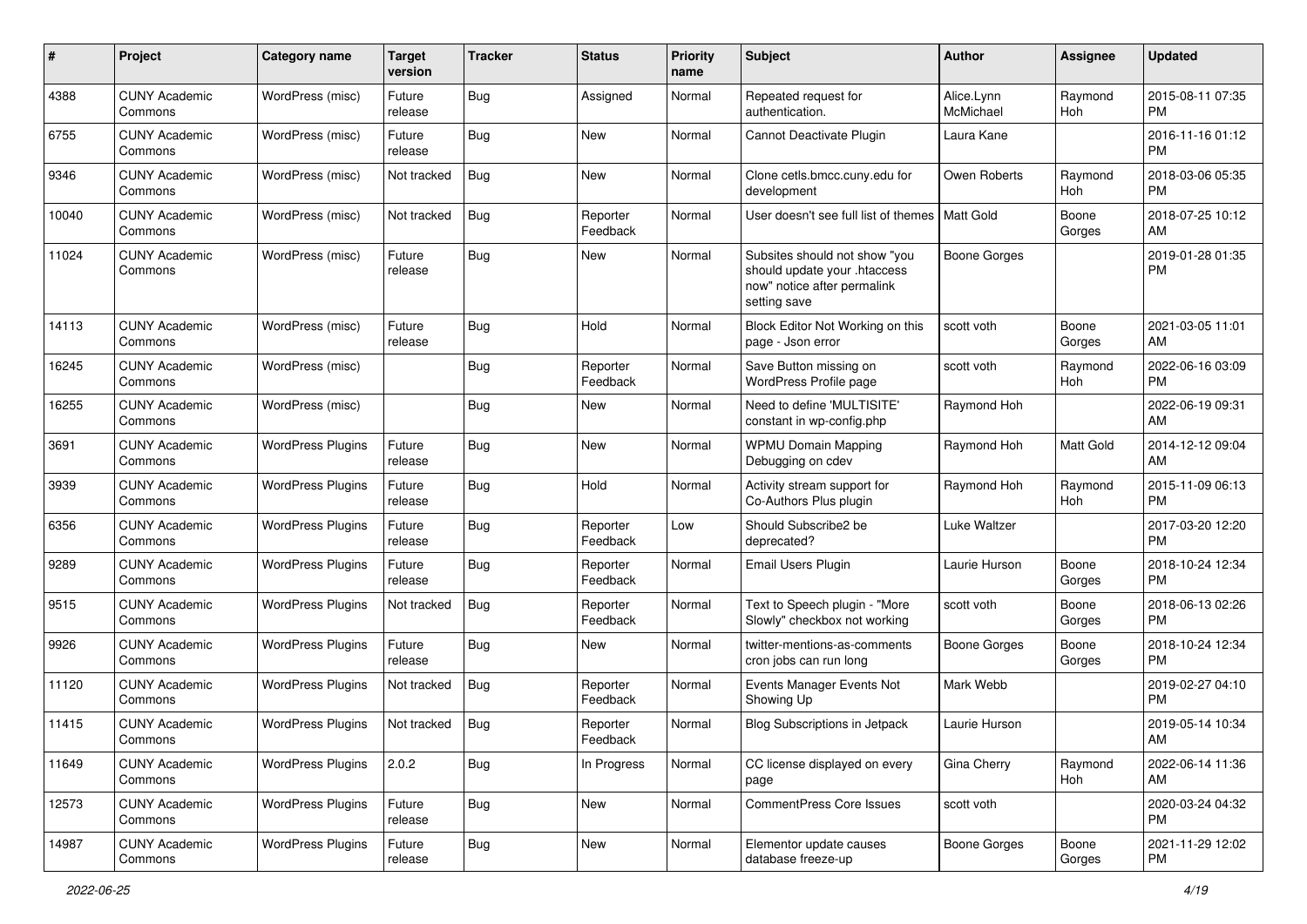| #     | <b>Project</b>                                                          | Category name            | <b>Target</b><br>version | Tracker    | <b>Status</b>        | <b>Priority</b><br>name | <b>Subject</b>                                                                                                                               | <b>Author</b>           | <b>Assignee</b>     | <b>Updated</b>                |
|-------|-------------------------------------------------------------------------|--------------------------|--------------------------|------------|----------------------|-------------------------|----------------------------------------------------------------------------------------------------------------------------------------------|-------------------------|---------------------|-------------------------------|
| 15516 | <b>CUNY Academic</b><br>Commons                                         | <b>WordPress Plugins</b> |                          | <b>Bug</b> | Reporter<br>Feedback | Normal                  | Can't publish or save draft of post<br>on wordpress.com                                                                                      | Raffi<br>Khatchadourian | Raymond<br>Hoh      | 2022-03-02 05:52<br><b>PM</b> |
| 10769 | <b>CUNY Academic</b><br>Commons                                         | <b>WordPress Themes</b>  | Not tracked              | <b>Bug</b> | Reporter<br>Feedback | Normal                  | 2011 Theme Sidebar                                                                                                                           | Mark Webb               |                     | 2018-12-04 04:09<br><b>PM</b> |
| 12360 | <b>CUNY Academic</b><br>Commons                                         | <b>WordPress Themes</b>  | Not tracked              | <b>Bug</b> | Reporter<br>Feedback | Normal                  | site just says "DANTE We are<br>currently in maintenance mode,<br>please check back shortly."                                                | Marilyn Weber           |                     | 2020-02-04 12:13<br><b>PM</b> |
| 2576  | <b>NYCDH Community</b><br>Site                                          |                          |                          | <b>Bug</b> | Hold                 | Low                     | Test Next Button in Javascript<br><b>Tutorial Under Activities</b>                                                                           | <b>Mark Newton</b>      | Alex Gil            | 2013-05-18 02:55<br><b>PM</b> |
| 2618  | <b>NYCDH Community</b><br>Site                                          |                          |                          | <b>Bug</b> | Assigned             | Low                     | Mark blogs as spam when created   Matt Gold<br>by users marked as spam                                                                       |                         | Boone<br>Gorges     | 2013-06-09 11:38<br><b>PM</b> |
| 8992  | NYCDH Community<br>Site                                                 |                          |                          | <b>Bug</b> | Assigned             | Normal                  | Multiple RBE error reports                                                                                                                   | Matt Gold               | Raymond<br>Hoh      | 2017-12-11 05:43<br><b>PM</b> |
| 12062 | AD/O365 Transition<br>from NonMatric to<br><b>Matriculated Students</b> |                          |                          | Feature    | In Progress          | Normal                  | create solution and console<br>project                                                                                                       | Emilio Rodriguez        | Emilio<br>Rodriguez | 2019-11-12 03:56<br><b>PM</b> |
| 7828  | <b>CUNY Academic</b><br>Commons                                         |                          | Not tracked              | Feature    | Assigned             | Normal                  | Theme Assessment 2017                                                                                                                        | Margaret Galvan         | Margaret<br>Galvan  | 2017-05-02 10:41<br><b>PM</b> |
| 8837  | <b>CUNY Academic</b><br>Commons                                         |                          | Not tracked              | Feature    | Assigned             | Normal                  | Create a form to request info from<br>people requesting premium<br>themes and plugins                                                        | <b>Matt Gold</b>        | Marilyn<br>Weber    | 2017-11-14 03:35<br><b>PM</b> |
| 9908  | <b>CUNY Academic</b><br>Commons                                         |                          | Not tracked              | Feature    | <b>New</b>           | Normal                  | Is it possible to send email<br>updates to users (or an email<br>address not on the list) for only a<br>single page AFTER being<br>prompted? | Michael Shields         | scott voth          | 2018-06-11 01:34<br><b>PM</b> |
| 10368 | <b>CUNY Academic</b><br>Commons                                         |                          | Future<br>release        | Feature    | Assigned             | Normal                  | Use ORCID data to populate<br>academic profile page                                                                                          | Stephen Francoeur       | Boone<br>Gorges     | 2018-09-25 01:53<br><b>PM</b> |
| 11131 | <b>CUNY Academic</b><br>Commons                                         |                          | Future<br>release        | Feature    | Reporter<br>Feedback | Normal                  | <b>Image Annotation Plugins</b>                                                                                                              | Laurie Hurson           |                     | 2019-02-26 11:33<br>AM        |
| 11517 | <b>CUNY Academic</b><br>Commons                                         |                          | Not tracked              | Feature    | Assigned             | Normal                  | wp-accessibility plugin should not<br>strip 'target=" blank" by default                                                                      | <b>Boone Gorges</b>     | Laurie Hurson       | 2019-09-24 09:57<br>AM        |
| 12911 | <b>CUNY Academic</b><br>Commons                                         |                          | Not tracked              | Feature    | New                  | Normal                  | Block access to xmlrpc.php based<br>on User-Agent                                                                                            | <b>Boone Gorges</b>     | Boone<br>Gorges     | 2020-06-09 05:12<br><b>PM</b> |
| 13912 | <b>CUNY Academic</b><br>Commons                                         |                          | Not tracked              | Feature    | Hold                 | Low                     | posting "missed schedule"                                                                                                                    | Marilyn Weber           |                     | 2021-02-23 10:46<br>AM        |
| 14394 | <b>CUNY Academic</b><br>Commons                                         |                          | Not tracked              | Feature    | <b>New</b>           | Normal                  | Commons News Site - redesign                                                                                                                 | scott voth              | scott voth          | 2021-09-14 10:46<br>AM        |
| 15613 | <b>CUNY Academic</b><br>Commons                                         |                          | 2.0.2                    | Feature    | Reporter<br>Feedback | Normal                  | Adding "Passster" plugin                                                                                                                     | Laurie Hurson           |                     | 2022-06-14 11:36<br>AM        |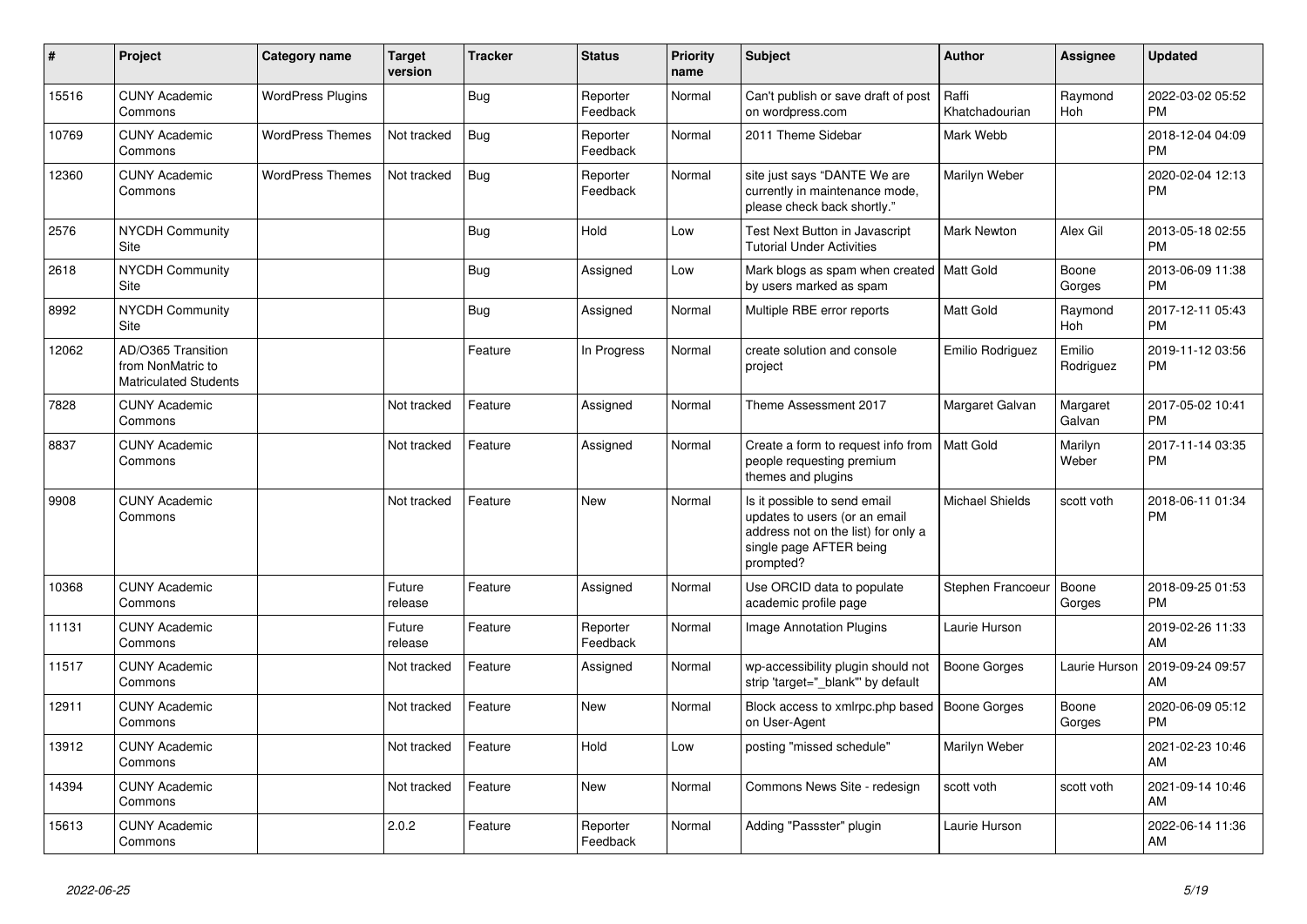| #     | Project                         | <b>Category name</b>      | Target<br>version | <b>Tracker</b> | <b>Status</b>        | <b>Priority</b><br>name | <b>Subject</b>                                                    | <b>Author</b>           | <b>Assignee</b>     | <b>Updated</b>                |
|-------|---------------------------------|---------------------------|-------------------|----------------|----------------------|-------------------------|-------------------------------------------------------------------|-------------------------|---------------------|-------------------------------|
| 15883 | <b>CUNY Academic</b><br>Commons |                           | 2.1.0             | Feature        | <b>New</b>           | Normal                  | Release BPGES update                                              | Boone Gorges            | Boone<br>Gorges     | 2022-05-26 10:39<br>AM        |
| 15923 | <b>CUNY Academic</b><br>Commons |                           | Not tracked       | Feature        | Reporter<br>Feedback | Normal                  | <b>Bellows Plugin Adjustments</b>                                 | Laurie Hurson           |                     | 2022-04-20 10:10<br>AM        |
| 16092 | <b>CUNY Academic</b><br>Commons |                           | Future<br>release | Feature        | Hold                 | Normal                  | Don't show main site in Site<br>search results                    | Boone Gorges            | Boone<br>Gorges     | 2022-05-17 03:12<br><b>PM</b> |
| 16290 | <b>CUNY Academic</b><br>Commons |                           |                   | Feature        | Reporter<br>Feedback | Normal                  | Add Table Of Contents Block<br>plug-in                            | Raffi<br>Khatchadourian |                     | 2022-06-24 10:26<br>AM        |
| 8900  | <b>CUNY Academic</b><br>Commons | Accessibility             | Future<br>release | Feature        | Assigned             | Normal                  | Look into tools to enforce<br>accessibility in WP environment     | <b>Matt Gold</b>        | Boone<br>Gorges     | 2022-04-26 11:59<br>AM        |
| 8901  | <b>CUNY Academic</b><br>Commons | Accessibility             | Future<br>release | Feature        | Assigned             | Normal                  | Theme analysis for accessibility                                  | Matt Gold               | Boone<br>Gorges     | 2022-04-26 11:59<br>AM        |
| 1460  | <b>CUNY Academic</b><br>Commons | Analytics                 | Future<br>release | Feature        | Assigned             | Normal                  | Update System Report                                              | <b>Brian Foote</b>      | Boone<br>Gorges     | 2015-11-09 06:13<br><b>PM</b> |
| 5581  | <b>CUNY Academic</b><br>Commons | Analytics                 | Future<br>release | Feature        | Assigned             | Normal                  | Explore alternatives to Google<br>Analytics                       | Matt Gold               | Valerie<br>Townsend | 2020-04-17 03:12<br><b>PM</b> |
| 5679  | <b>CUNY Academic</b><br>Commons | Analytics                 | Not tracked       | Feature        | New                  | Normal                  | Logged In Users for GA                                            | Valerie Townsend        | Valerie<br>Townsend | 2016-06-11 09:49<br>AM        |
| 4635  | <b>CUNY Academic</b><br>Commons | Authentication            | Future<br>release | Feature        | <b>New</b>           | Normal                  | Allow non-WP authentication                                       | Boone Gorges            | Sonja Leix          | 2019-03-01 02:05<br><b>PM</b> |
| 9720  | <b>CUNY Academic</b><br>Commons | Authentication            | Future<br>release | Feature        | New                  | Normal                  | The Commons should be an<br>oAuth provider                        | Boone Gorges            |                     | 2019-03-01 02:04<br><b>PM</b> |
| 6078  | <b>CUNY Academic</b><br>Commons | <b>Blogs (BuddyPress)</b> | Future<br>release | Feature        | New                  | Normal                  | <b>Explore Adding Network Blog</b><br>Metadata Plugin             | Luke Waltzer            | Luke Waltzer        | 2016-10-11 10:29<br><b>PM</b> |
| 8835  | <b>CUNY Academic</b><br>Commons | <b>Blogs (BuddyPress)</b> | Future<br>release | Feature        | <b>New</b>           | Normal                  | Extend cuny is shortlinks to sites                                | Luke Waltzer            | Boone<br>Gorges     | 2022-04-26 11:59<br>AM        |
| 8836  | <b>CUNY Academic</b><br>Commons | <b>Blogs (BuddyPress)</b> | Future<br>release | Feature        | Assigned             | Normal                  | Redesign site launch process                                      | Matt Gold               | Boone<br>Gorges     | 2019-10-03 02:49<br><b>PM</b> |
| 58    | <b>CUNY Academic</b><br>Commons | BuddyPress (misc)         | Future<br>release | Feature        | Assigned             | Low                     | Make member search sortable by<br>last name                       | Roberta Brody           | Boone<br>Gorges     | 2010-08-26 02:38<br><b>PM</b> |
| 310   | <b>CUNY Academic</b><br>Commons | BuddyPress (misc)         | Future<br>release | Feature        | Assigned             | Low                     | <b>Friend Request Email</b>                                       | Matt Gold               | Samantha<br>Raddatz | 2015-11-09 05:08<br><b>PM</b> |
| 377   | <b>CUNY Academic</b><br>Commons | BuddyPress (misc)         | Future<br>release | Feature        | Assigned             | Normal                  | Like buttons                                                      | Matt Gold               | Boone<br>Gorges     | 2010-11-16 05:13<br><b>PM</b> |
| 435   | <b>CUNY Academic</b><br>Commons | BuddyPress (misc)         | Future<br>release | Feature        | Assigned             | Normal                  | Include Avatar Images in Forum<br><b>Post Notification Emails</b> | Matt Gold               | Boone<br>Gorges     | 2010-12-08 12:40<br><b>PM</b> |
| 500   | <b>CUNY Academic</b><br>Commons | BuddyPress (misc)         | Future<br>release | Feature        | Assigned             | Normal                  | <b>Export Group Data</b>                                          | <b>Matt Gold</b>        | Boone<br>Gorges     | 2010-12-19 12:09<br>PM        |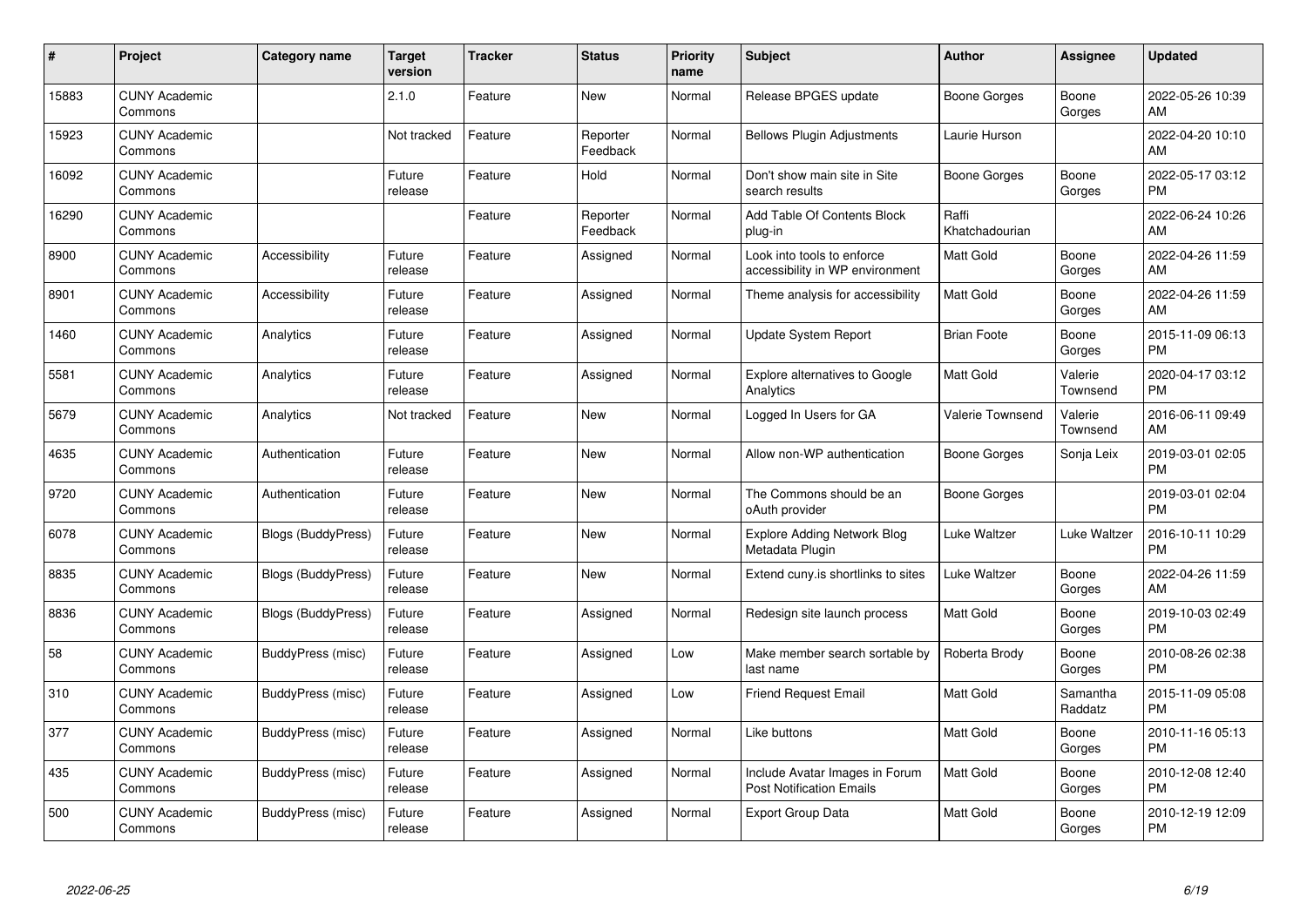| $\#$  | <b>Project</b>                  | Category name            | <b>Target</b><br>version | <b>Tracker</b> | <b>Status</b> | <b>Priority</b><br>name | <b>Subject</b>                                                       | <b>Author</b>           | <b>Assignee</b>   | <b>Updated</b>                |
|-------|---------------------------------|--------------------------|--------------------------|----------------|---------------|-------------------------|----------------------------------------------------------------------|-------------------------|-------------------|-------------------------------|
| 554   | <b>CUNY Academic</b><br>Commons | BuddyPress (misc)        | Future<br>release        | Feature        | Assigned      | Normal                  | Add Trackback notifications to<br>site-wide activity feed            | <b>Matt Gold</b>        | Boone<br>Gorges   | 2015-11-09 06:19<br><b>PM</b> |
| 599   | <b>CUNY Academic</b><br>Commons | BuddyPress (misc)        | Future<br>release        | Feature        | Assigned      | Normal                  | Consider adding rating plugins for<br>BuddyPress/BBPress             | <b>Matt Gold</b>        | Boone<br>Gorges   | 2011-08-22 06:50<br><b>PM</b> |
| 635   | <b>CUNY Academic</b><br>Commons | BuddyPress (misc)        | Future<br>release        | Feature        | Assigned      | Normal                  | Big Blue Button -<br>Videoconferencing in Groups and<br><b>Blogs</b> | Matt Gold               | Boone<br>Gorges   | 2011-03-14 03:24<br><b>PM</b> |
| 1423  | <b>CUNY Academic</b><br>Commons | BuddyPress (misc)        | Future<br>release        | Feature        | Assigned      | Low                     | Show an avatar for pingback<br>comment activity items                | Boone Gorges            | <b>Tahir Butt</b> | 2016-10-24 12:03<br><b>PM</b> |
| 2325  | <b>CUNY Academic</b><br>Commons | BuddyPress (misc)        | Future<br>release        | Feature        | Assigned      | Low                     | Profile should have separate<br>fields for first/last names          | local admin             | Boone<br>Gorges   | 2015-11-09 06:09<br><b>PM</b> |
| 519   | <b>CUNY Academic</b><br>Commons | <b>BuddyPress Docs</b>   | Future<br>release        | Feature        | Assigned      | Low                     | TOC for individual docs - for new<br>BP "wiki-like" plugin           | scott voth              | Boone<br>Gorges   | 2015-11-09 05:54<br><b>PM</b> |
| 618   | <b>CUNY Academic</b><br>Commons | <b>BuddyPress Docs</b>   | Future<br>release        | Feature        | Assigned      | Normal                  | BuddyPress Docs: export formats                                      | <b>Boone Gorges</b>     | Boone<br>Gorges   | 2015-11-09 05:38<br><b>PM</b> |
| 1417  | <b>CUNY Academic</b><br>Commons | <b>BuddyPress Docs</b>   | Future<br>release        | Feature        | Assigned      | Low                     | Bulk actions for BuddyPress Docs                                     | <b>Boone Gorges</b>     | Boone<br>Gorges   | 2016-10-17 10:41<br><b>PM</b> |
| 1422  | <b>CUNY Academic</b><br>Commons | <b>BuddyPress Docs</b>   | Future<br>release        | Feature        | Assigned      | Normal                  | Make "created Doc" activity icons<br>non-mini                        | <b>Boone Gorges</b>     | Boone<br>Gorges   | 2015-11-09 05:48<br><b>PM</b> |
| 1744  | <b>CUNY Academic</b><br>Commons | <b>BuddyPress Docs</b>   | Future<br>release        | Feature        | Assigned      | Normal                  | Spreadsheet-style Docs                                               | Boone Gorges            | Boone<br>Gorges   | 2015-11-09 06:13<br><b>PM</b> |
| 2523  | <b>CUNY Academic</b><br>Commons | <b>BuddyPress Docs</b>   | Future<br>release        | Feature        | Assigned      | Normal                  | Allow Users to Upload Images to<br><b>BP</b> Docs                    | Matt Gold               | Boone<br>Gorges   | 2015-11-09 06:14<br><b>PM</b> |
| 6389  | <b>CUNY Academic</b><br>Commons | <b>BuddyPress Docs</b>   | Future<br>release        | Feature        | New           | Low                     | Make Discussion Area Visible<br>When Editing a Doc                   | Luke Waltzer            | Boone<br>Gorges   | 2016-10-21 04:16<br><b>PM</b> |
| 13466 | <b>CUNY Academic</b><br>Commons | Cavalcade                | Future<br>release        | Feature        | <b>New</b>    | Normal                  | Automated cleanup for duplicate<br>Cavalcade tasks                   | <b>Boone Gorges</b>     | Boone<br>Gorges   | 2020-10-13 05:24<br><b>PM</b> |
| 10226 | <b>CUNY Academic</b><br>Commons | Courses                  | Future<br>release        | Feature        | <b>New</b>    | Normal                  | Add "My Courses" to drop down<br>list                                | scott voth              | Boone<br>Gorges   | 2021-11-19 12:42<br><b>PM</b> |
| 11789 | <b>CUNY Academic</b><br>Commons | Courses                  | Future<br>release        | Feature        | New           | Normal                  | Ability to remove item from<br>Courses list                          | Laurie Hurson           | Sonja Leix        | 2019-09-24 12:28<br><b>PM</b> |
| 9420  | <b>CUNY Academic</b><br>Commons | cuny.is                  | Not tracked              | Feature        | <b>New</b>    | Normal                  | Request for http://cuny.is/streams                                   | Raffi<br>Khatchadourian | Marilyn<br>Weber  | 2018-04-02 10:08<br>AM        |
| 2754  | <b>CUNY Academic</b><br>Commons | Design                   | Future<br>release        | Feature        | Assigned      | Normal                  | Determine strategy for CAC logo<br>handling in top header            | Micki Kaufman           | Chris Stein       | 2015-01-05 08:53<br><b>PM</b> |
| 8902  | <b>CUNY Academic</b><br>Commons | Design                   | Not tracked              | Feature        | Assigned      | Normal                  | Report back on research on<br><b>BuddyPress themes</b>               | <b>Matt Gold</b>        | Michael Smith     | 2017-11-10 12:31<br><b>PM</b> |
| 1165  | <b>CUNY Academic</b><br>Commons | <b>Email Invitations</b> | Future<br>release        | Feature        | Assigned      | Low                     | Allow saved lists of invitees under<br>Send Invites                  | Boone Gorges            | Boone<br>Gorges   | 2015-11-09 06:03<br>PM        |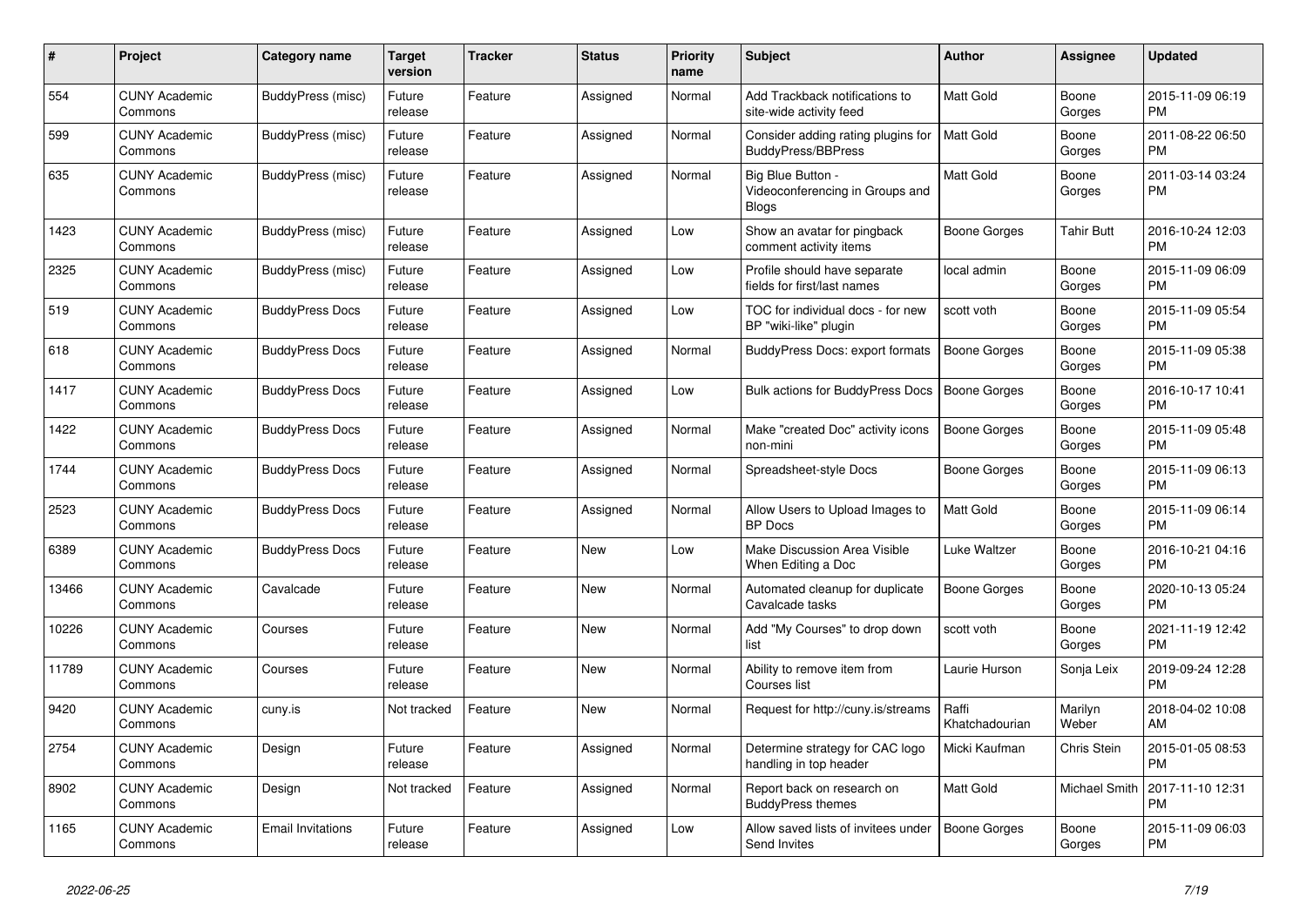| #     | Project                         | <b>Category name</b>       | <b>Target</b><br>version | <b>Tracker</b> | <b>Status</b>        | <b>Priority</b><br>name | <b>Subject</b>                                                                       | Author                  | Assignee            | <b>Updated</b>                |
|-------|---------------------------------|----------------------------|--------------------------|----------------|----------------------|-------------------------|--------------------------------------------------------------------------------------|-------------------------|---------------------|-------------------------------|
| 1166  | <b>CUNY Academic</b><br>Commons | <b>Email Invitations</b>   | Future<br>release        | Feature        | <b>New</b>           | Low                     | Better organizational tools for<br>Sent Invites                                      | <b>Boone Gorges</b>     | Boone<br>Gorges     | 2015-11-09 06:02<br><b>PM</b> |
| 1167  | <b>CUNY Academic</b><br>Commons | <b>Email Invitations</b>   | Future<br>release        | Feature        | <b>New</b>           | Low                     | Allow email invitations to be<br>resent                                              | <b>Boone Gorges</b>     | Boone<br>Gorges     | 2015-11-12 12:53<br>AM        |
| 333   | <b>CUNY Academic</b><br>Commons | <b>Email Notifications</b> | Future<br>release        | Feature        | Assigned             | Low                     | Delay Forum Notification Email<br>Delivery Until After Editing Period<br><b>Ends</b> | Matt Gold               | Raymond<br>Hoh      | 2015-11-09 06:01<br><b>PM</b> |
| 5992  | <b>CUNY Academic</b><br>Commons | <b>Email Notifications</b> | Future<br>release        | Feature        | <b>New</b>           | Normal                  | Changing the From line of<br>autogenerated blog emails                               | Marilyn Weber           |                     | 2018-09-27 05:19<br><b>PM</b> |
| 12042 | <b>CUNY Academic</b><br>Commons | <b>Email Notifications</b> | Future<br>release        | Feature        | <b>New</b>           | Normal                  | Improved error logging for BPGES<br>send queue                                       | <b>Boone Gorges</b>     | Boone<br>Gorges     | 2021-11-19 12:25<br><b>PM</b> |
| 15604 | <b>CUNY Academic</b><br>Commons | <b>Email Notifications</b> | Future<br>release        | Feature        | Assigned             | Normal                  | <b>Restructure Commons Group</b><br><b>Digest Email Messages</b>                     | Matt Gold               | Boone<br>Gorges     | 2022-05-26 10:45<br>AM        |
| 3475  | <b>CUNY Academic</b><br>Commons | Events                     | Future<br>release        | Feature        | Assigned             | Normal                  | Request to add plugin to<br>streamline room<br>booking/appointment booking           | Naomi Barrettara        | Boone<br>Gorges     | 2014-12-01 05:14<br><b>PM</b> |
| 4053  | <b>CUNY Academic</b><br>Commons | Events                     | Future<br>release        | Feature        | Assigned             | Normal                  | Create new tab for past events                                                       | <b>Matt Gold</b>        | Boone<br>Gorges     | 2015-05-12 02:10<br><b>PM</b> |
| 4238  | <b>CUNY Academic</b><br>Commons | Events                     | Future<br>release        | Feature        | Assigned             | Normal                  | Copy Events to Other Groups?                                                         | Matt Gold               | Boone<br>Gorges     | 2015-07-02 10:08<br>AM        |
| 4481  | <b>CUNY Academic</b><br>Commons | Events                     | Future<br>release        | Feature        | <b>New</b>           | Normal                  | Group admins/mods should have<br>the ability to unlink an event from<br>the group    | <b>Boone Gorges</b>     | Boone<br>Gorges     | 2017-04-24 03:53<br><b>PM</b> |
| 5016  | <b>CUNY Academic</b><br>Commons | Events                     | Future<br>release        | Feature        | Assigned             | Low                     | Allow comments to be posted on<br>events                                             | Matt Gold               | Raymond<br>Hoh      | 2019-03-01 02:23<br><b>PM</b> |
| 5696  | <b>CUNY Academic</b><br>Commons | Events                     | Future<br>release        | Feature        | Assigned             | Normal                  | Events Calendar - display options<br>/ calendar aggregation                          | <b>Matt Gold</b>        | Boone<br>Gorges     | 2016-10-13 11:44<br>AM        |
| 11077 | <b>CUNY Academic</b><br>Commons | Events                     | Not tracked              | Feature        | Reporter<br>Feedback | Normal                  | Show event category description<br>in event list view                                | Raffi<br>Khatchadourian |                     | 2019-02-12 10:38<br><b>PM</b> |
| 11531 | <b>CUNY Academic</b><br>Commons | Events                     | Future<br>release        | Feature        | <b>New</b>           | Normal                  | Main Events calendar should<br>include non-public events that<br>user has access to  | scott voth              | Boone<br>Gorges     | 2019-06-11 10:00<br>AM        |
| 653   | <b>CUNY Academic</b><br>Commons | Group Blogs                | Future<br>release        | Feature        | Assigned             | Normal                  | Redesign Integration of Groups<br>and Blogs                                          | Matt Gold               | Samantha<br>Raddatz | 2015-11-09 05:40<br><b>PM</b> |
| 3580  | <b>CUNY Academic</b><br>Commons | Group Blogs                | Future<br>release        | Feature        | New                  | Normal                  | Multiple blogs per group                                                             | <b>Boone Gorges</b>     | Boone<br>Gorges     | 2018-02-20 02:02<br><b>PM</b> |
| 8756  | <b>CUNY Academic</b><br>Commons | Group Blogs                | Future<br>release        | Feature        | Hold                 | Normal                  | Connect multiple blogs to one<br>group?                                              | Matt Gold               | Boone<br>Gorges     | 2017-09-30 10:42<br>AM        |
| 1192  | <b>CUNY Academic</b><br>Commons | Group Files                | Future<br>release        | Feature        | Assigned             | Low                     | When posting group files, allow<br>users to add a category without<br>saving         | Matt Gold               | Raymond<br>Hoh      | 2015-11-09 05:53<br><b>PM</b> |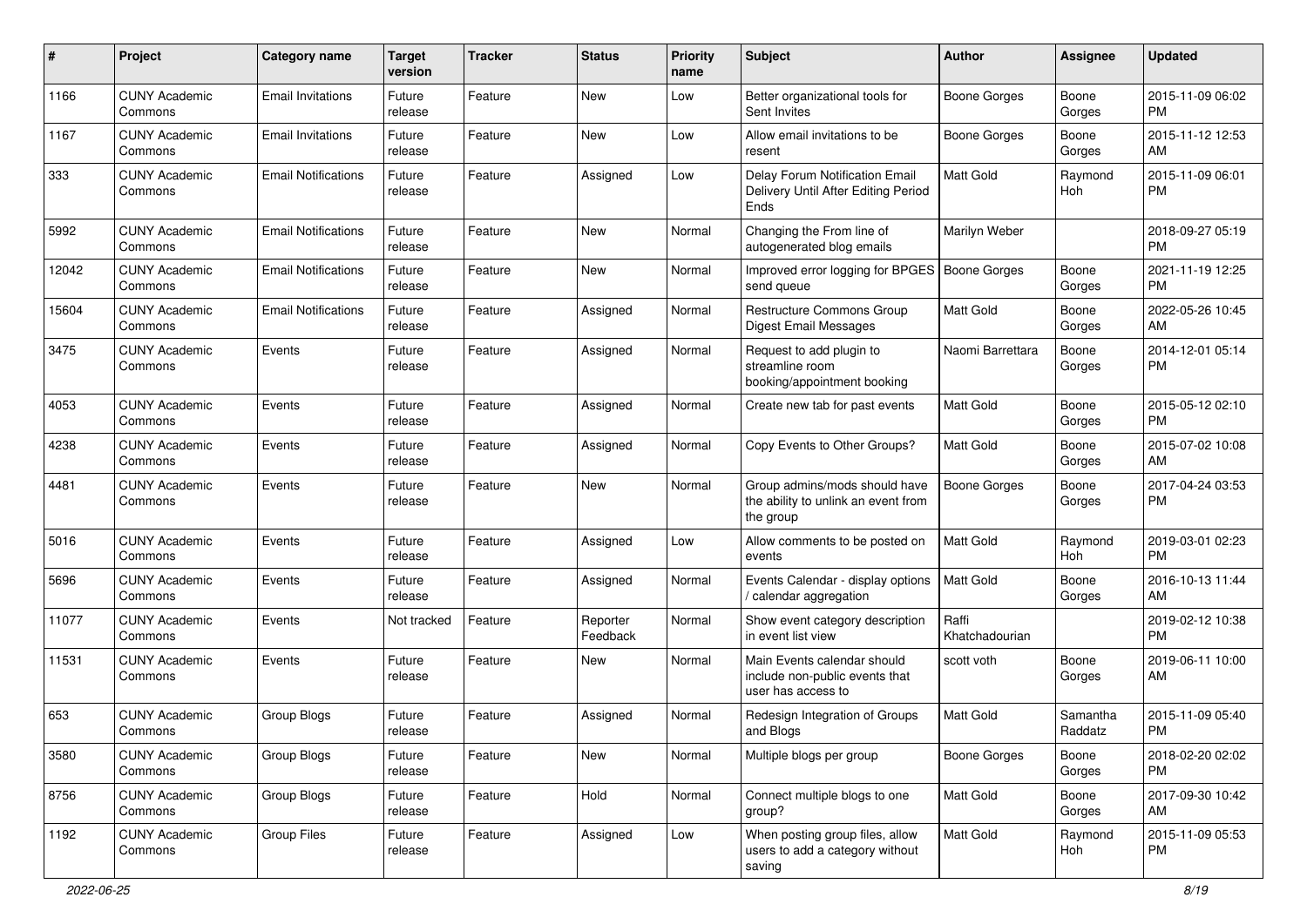| #     | Project                         | <b>Category name</b> | <b>Target</b><br>version | <b>Tracker</b> | <b>Status</b>        | <b>Priority</b><br>name | Subject                                                                                       | Author              | <b>Assignee</b>     | <b>Updated</b>                |
|-------|---------------------------------|----------------------|--------------------------|----------------|----------------------|-------------------------|-----------------------------------------------------------------------------------------------|---------------------|---------------------|-------------------------------|
| 3080  | <b>CUNY Academic</b><br>Commons | <b>Group Files</b>   | Future<br>release        | Feature        | Assigned             | Low                     | Create a system to keep track of<br>file changes                                              | <b>Matt Gold</b>    | Boone<br>Gorges     | 2014-02-26 10:04<br>PM        |
| 3354  | <b>CUNY Academic</b><br>Commons | <b>Group Files</b>   | Future<br>release        | Feature        | Assigned             | Low                     | Allow Group Download of Multiple<br><b>Selected Files</b>                                     | <b>Matt Gold</b>    | Chris Stein         | 2014-08-01 08:50<br>AM        |
| 11834 | <b>CUNY Academic</b><br>Commons | <b>Group Files</b>   | Future<br>release        | Feature        | New                  | Normal                  | Improved tools for managing<br>group file folders                                             | <b>Boone Gorges</b> | Sonja Leix          | 2019-09-06 03:55<br><b>PM</b> |
| 12091 | <b>CUNY Academic</b><br>Commons | <b>Group Files</b>   | Future<br>release        | Feature        | New                  | Normal                  | Improved pre-upload file<br>validation for bp-group-documents                                 | <b>Boone Gorges</b> | Boone<br>Gorges     | 2019-11-14 01:21<br><b>PM</b> |
| 585   | <b>CUNY Academic</b><br>Commons | Group Forums         | Future<br>release        | Feature        | Assigned             | Normal                  | Merge Forum Topics                                                                            | Sarah Morgano       | Boone<br>Gorges     | 2011-07-06 04:11<br><b>PM</b> |
| 3192  | <b>CUNY Academic</b><br>Commons | Group Forums         | Future<br>release        | Feature        | Assigned             | Normal                  | Customizable forum views for<br>bbPress 2.x group forums                                      | <b>Boone Gorges</b> | Raymond<br>Hoh      | 2015-11-09 12:47<br><b>PM</b> |
| 3193  | <b>CUNY Academic</b><br>Commons | Group Forums         | Future<br>release        | Feature        | Assigned             | Normal                  | bbPress 2.x dynamic roles and<br><b>RBE</b>                                                   | <b>Boone Gorges</b> | Boone<br>Gorges     | 2014-09-30 01:30<br><b>PM</b> |
| 10659 | <b>CUNY Academic</b><br>Commons | Group Forums         | Future<br>release        | Feature        | Assigned             | Normal                  | Post to multiple groups via email                                                             | <b>Matt Gold</b>    | Raymond<br>Hoh      | 2018-11-15 12:54<br>AM        |
| 13199 | <b>CUNY Academic</b><br>Commons | Group Forums         | Future<br>release        | Feature        | New                  | Normal                  | Favoring Groups over bbPress<br>plugin                                                        | Colin McDonald      | Colin<br>McDonald   | 2021-11-19 12:28<br><b>PM</b> |
| 13358 | <b>CUNY Academic</b><br>Commons | Group Forums         | Future<br>release        | Feature        | New                  | Normal                  | Improved UI for group forum<br>threading settings                                             | <b>Boone Gorges</b> | Raymond<br>Hoh      | 2021-11-19 12:27<br><b>PM</b> |
| 1456  | <b>CUNY Academic</b><br>Commons | Group Invitations    | Future<br>release        | Feature        | Reporter<br>Feedback | Low                     | Invite to Group Button from Profile   Matt Gold<br>Field                                      |                     | Samantha<br>Raddatz | 2015-11-09 05:59<br><b>PM</b> |
| 2610  | <b>CUNY Academic</b><br>Commons | Group Invitations    | Future<br>release        | Feature        | Assigned             | Low                     | Request: Custom invitation<br>message to group invites                                        | local admin         | Boone<br>Gorges     | 2015-11-09 06:13<br><b>PM</b> |
| 3308  | <b>CUNY Academic</b><br>Commons | Group Invitations    | Future<br>release        | Feature        | Assigned             | Normal                  | Allow members to rescind group<br>invitations                                                 | <b>Matt Gold</b>    | Boone<br>Gorges     | 2015-04-01 08:53<br>PM        |
| 13370 | <b>CUNY Academic</b><br>Commons | Group Library        | Future<br>release        | Feature        | New                  | Normal                  | Library bulk deletion and folder<br>editing                                                   | Colin McDonald      | Boone<br>Gorges     | 2020-10-13 10:41<br>AM        |
| 13650 | <b>CUNY Academic</b><br>Commons | Group Library        | Future<br>release        | Feature        | <b>New</b>           | Normal                  | Forum Attachments in Group<br>Library                                                         | Laurie Hurson       |                     | 2021-11-19 12:30<br><b>PM</b> |
| 14309 | <b>CUNY Academic</b><br>Commons | Group Library        | Future<br>release        | Feature        | New                  | Normal                  | Better handling of<br>bp_group_document file<br>download attempts when file is<br>not present | <b>Boone Gorges</b> | Boone<br>Gorges     | 2021-11-19 12:28<br>PM        |
| 481   | <b>CUNY Academic</b><br>Commons | Groups (misc)        | Future<br>release        | Feature        | Assigned             | Normal                  | ability to archive inactive groups<br>and blogs                                               | Michael Mandiberg   | Samantha<br>Raddatz | 2015-11-09 05:56<br>PM        |
| 1544  | <b>CUNY Academic</b><br>Commons | Groups (misc)        | Future<br>release        | Feature        | Reporter<br>Feedback | Normal                  | Group Filtering and Sorting                                                                   | Matt Gold           | Chris Stein         | 2019-03-01 02:25<br><b>PM</b> |
| 3458  | <b>CUNY Academic</b><br>Commons | Groups (misc)        | Future<br>release        | Feature        | Assigned             | Normal                  | Filter Members of Group by<br>Campus                                                          | Michael Smith       | Samantha<br>Raddatz | 2014-09-26 08:32<br><b>PM</b> |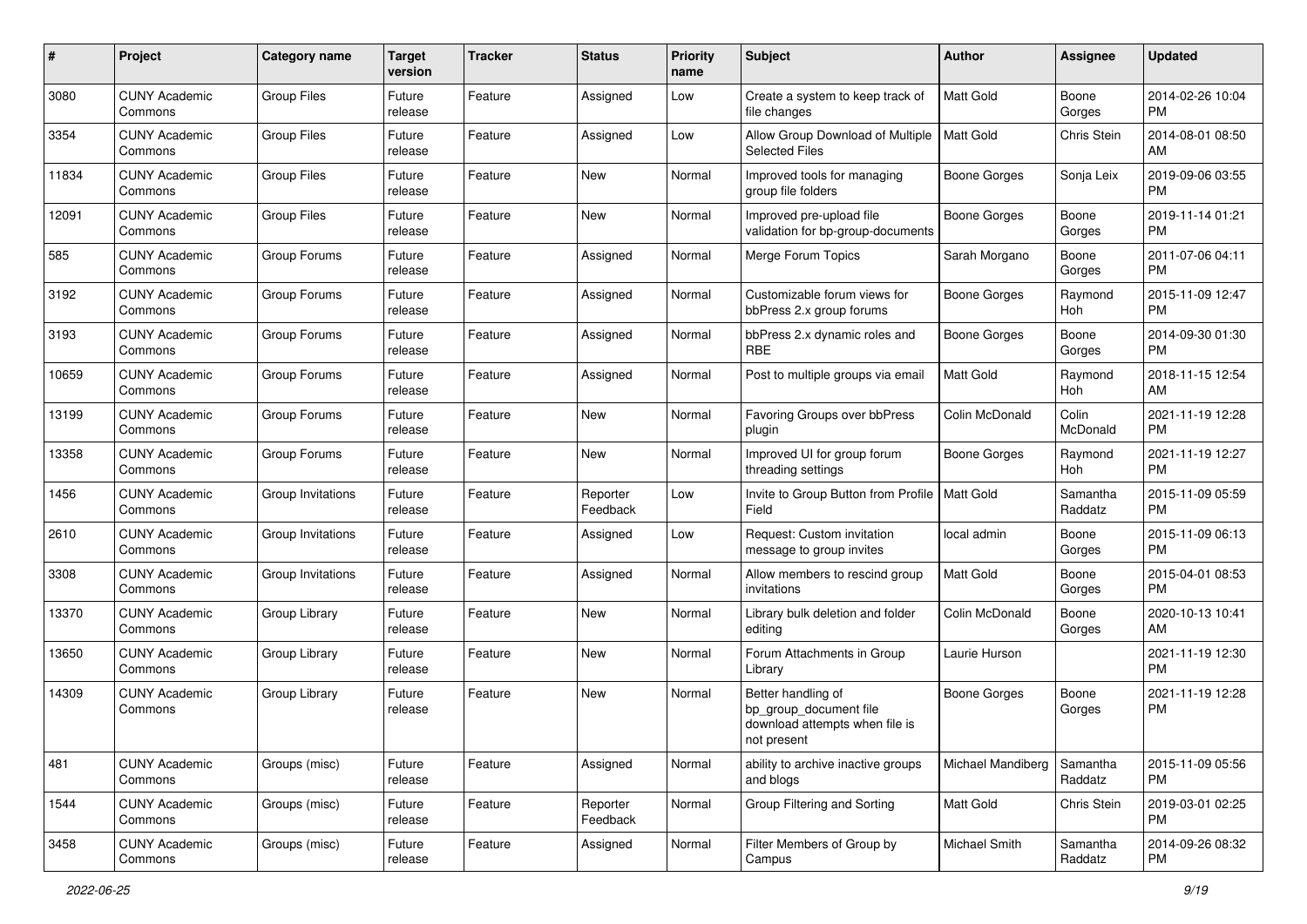| #     | Project                         | <b>Category name</b>           | <b>Target</b><br>version | <b>Tracker</b> | <b>Status</b>        | <b>Priority</b><br>name | <b>Subject</b>                                                                             | <b>Author</b>    | <b>Assignee</b>       | <b>Updated</b>                |
|-------|---------------------------------|--------------------------------|--------------------------|----------------|----------------------|-------------------------|--------------------------------------------------------------------------------------------|------------------|-----------------------|-------------------------------|
| 7115  | <b>CUNY Academic</b><br>Commons | Groups (misc)                  | Future<br>release        | Feature        | Reporter<br>Feedback | Normal                  | make licensing info clear during<br>group creation                                         | <b>Matt Gold</b> | Raymond<br>Hoh        | 2020-12-08 11:32<br>AM        |
| 12446 | <b>CUNY Academic</b><br>Commons | Groups (misc)                  | Future<br>release        | Feature        | Reporter<br>Feedback | Normal                  | Toggle default site to group forum<br>posting                                              | Laurie Hurson    | Laurie Hurson         | 2020-03-10 11:57<br>AM        |
| 1888  | <b>CUNY Academic</b><br>Commons | Home Page                      | Future<br>release        | Feature        | Assigned             | Normal                  | Refactor BP MPO Activity Filter to<br>support proper pagination                            | Sarah Morgano    | Boone<br>Gorges       | 2014-05-01 07:11<br><b>PM</b> |
| 1983  | <b>CUNY Academic</b><br>Commons | Home Page                      | Future<br>release        | Feature        | Assigned             | Low                     | Media Library integration with<br>Featured Content plugin                                  | Boone Gorges     | Dominic<br>Giglio     | 2014-03-17 10:34<br>AM        |
| 4980  | <b>CUNY Academic</b><br>Commons | Home Page                      | Future<br>release        | Feature        | Assigned             | Normal                  | <b>CAC Featured Content -- Adding</b><br>Randomization                                     | <b>Matt Gold</b> | Boone<br>Gorges       | 2016-12-12 03:01<br><b>PM</b> |
| 3230  | <b>CUNY Academic</b><br>Commons | Internal Tools and<br>Workflow | Not tracked              | Feature        | Assigned             | High                    | Scripts for quicker<br>provisioning/updating of<br>development environments                | Boone Gorges     | Boone<br>Gorges       | 2016-01-26 04:54<br><b>PM</b> |
| 13891 | <b>CUNY Academic</b><br>Commons | Internal Tools and<br>Workflow | 2.1.0                    | Feature        | <b>New</b>           | Normal                  | Migrate automated linting to<br>GitHub Actions                                             | Boone Gorges     | Jeremy Felt           | 2022-05-26 10:45<br>AM        |
| 15194 | <b>CUNY Academic</b><br>Commons | Internal Tools and<br>Workflow | 2.1.0                    | Feature        | <b>New</b>           | Normal                  | PHPCS sniff for un-restored<br>switch_to_blog() calls                                      | Boone Gorges     | Jeremy Felt           | 2022-05-26 10:45<br>AM        |
| 5234  | <b>CUNY Academic</b><br>Commons | Membership                     | Future<br>release        | Feature        | Assigned             | Normal                  | Write Unconfirmed patch for WP                                                             | Boone Gorges     | Boone<br>Gorges       | 2016-10-24 11:18<br>AM        |
| 3330  | <b>CUNY Academic</b><br>Commons | My Commons                     | Future<br>release        | Feature        | Assigned             | Normal                  | "Commons Information" tool                                                                 | Boone Gorges     | Chris Stein           | 2014-09-22 08:46<br><b>PM</b> |
| 3517  | <b>CUNY Academic</b><br>Commons | My Commons                     | Future<br>release        | Feature        | Assigned             | Normal                  | Mute/Unmute My Commons<br>updates                                                          | <b>Matt Gold</b> | Raymond<br>Hoh        | 2015-11-09 01:19<br><b>PM</b> |
| 3536  | <b>CUNY Academic</b><br>Commons | My Commons                     | Future<br>release        | Feature        | Assigned             | Normal                  | Infinite Scroll on My Commons<br>page                                                      | Matt Gold        | Raymond<br><b>Hoh</b> | 2015-04-13 04:42<br><b>PM</b> |
| 9028  | <b>CUNY Academic</b><br>Commons | Onboarding                     | Future<br>release        | Feature        | Assigned             | Normal                  | suggest groups to new members<br>during the registration process                           | Matt Gold        | Chris Stein           | 2018-10-24 12:34<br><b>PM</b> |
| 9895  | <b>CUNY Academic</b><br>Commons | Onboarding                     | Future<br>release        | Feature        | Assigned             | Normal                  | Add "Accept Invitation"<br>link/button/function to Group<br>and/or Site invitation emails? | Luke Waltzer     | Boone<br>Gorges       | 2018-06-07 12:42<br><b>PM</b> |
| 5955  | <b>CUNY Academic</b><br>Commons | Outreach                       | Future<br>release        | Feature        | Assigned             | Normal                  | Create auto-newsletter for<br>commons members                                              | <b>Matt Gold</b> | Luke Waltzer          | 2016-08-30 10:34<br>AM        |
| 14787 | <b>CUNY Academic</b><br>Commons | <b>Plugin Packages</b>         | Future<br>release        | Feature        | <b>New</b>           | Normal                  | Creating a "Design" plugin<br>package                                                      | Laurie Hurson    | scott voth            | 2022-04-27 04:56<br><b>PM</b> |
| 2013  | <b>CUNY Academic</b><br>Commons | <b>Public Portfolio</b>        | Future<br>release        | Feature        | Assigned             | Low                     | Have Profile Privacy Options<br>show up only for filled-in fields                          | Matt Gold        | Boone<br>Gorges       | 2015-11-09 06:09<br><b>PM</b> |
| 2753  | <b>CUNY Academic</b><br>Commons | Public Portfolio               | Future<br>release        | Feature        | <b>New</b>           | Normal                  | Create actual actual tagification in<br>academic interests and other<br>fields             | Micki Kaufman    | Boone<br>Gorges       | 2015-01-05 08:52<br><b>PM</b> |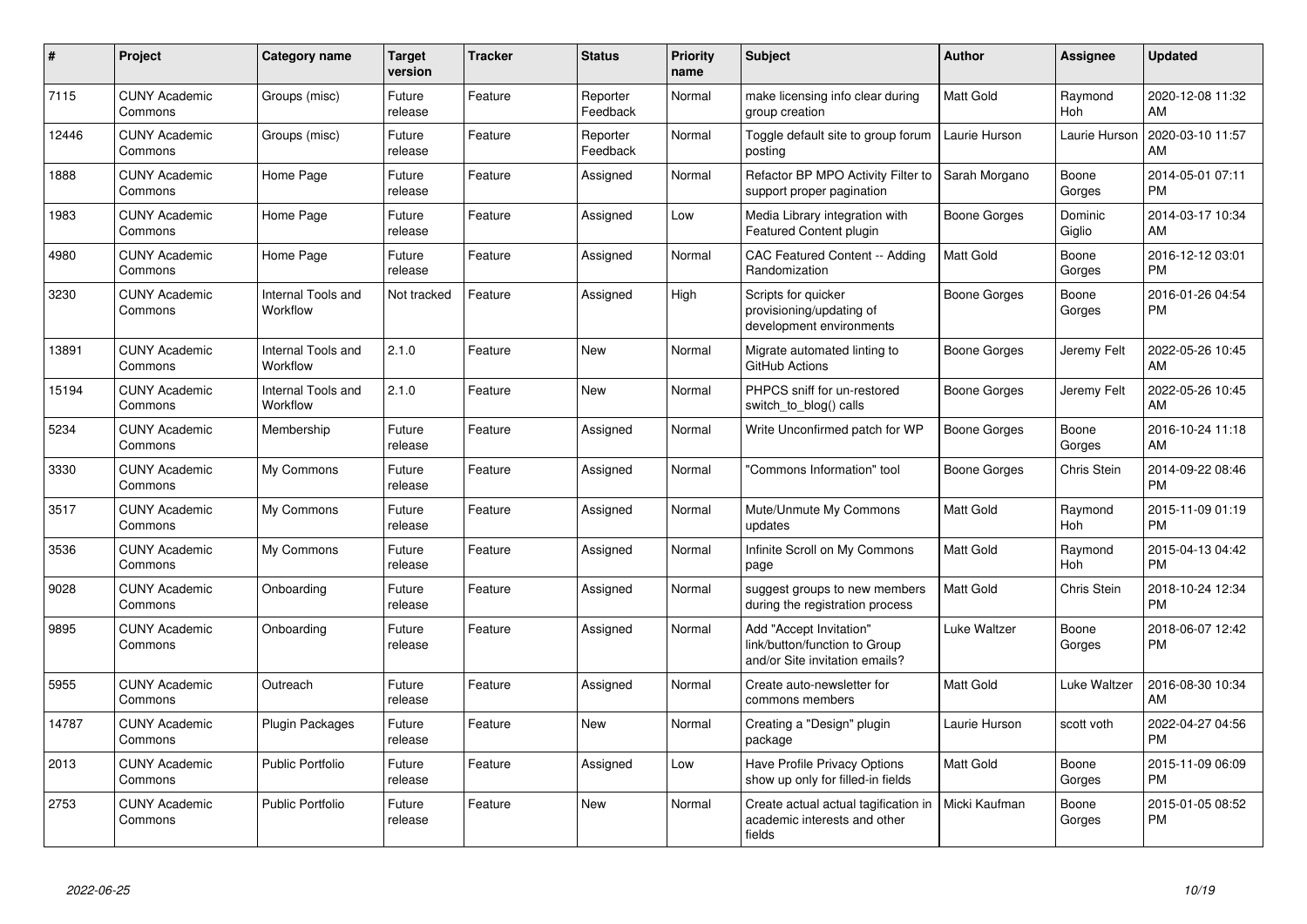| #     | Project                         | Category name           | <b>Target</b><br>version | <b>Tracker</b> | <b>Status</b>        | <b>Priority</b><br>name | Subject                                                                  | Author              | <b>Assignee</b>     | <b>Updated</b>                |
|-------|---------------------------------|-------------------------|--------------------------|----------------|----------------------|-------------------------|--------------------------------------------------------------------------|---------------------|---------------------|-------------------------------|
| 2832  | <b>CUNY Academic</b><br>Commons | <b>Public Portfolio</b> | Future<br>release        | Feature        | Assigned             | Normal                  | Improve interface for (not)<br>auto-linking profile fields               | <b>Boone Gorges</b> | Chris Stein         | 2015-01-05 08:52<br><b>PM</b> |
| 2881  | <b>CUNY Academic</b><br>Commons | <b>Public Portfolio</b> | Future<br>release        | Feature        | Assigned             | Normal                  | Redesign the UX for Profiles                                             | Chris Stein         | Chris Stein         | 2016-10-13 12:45<br><b>PM</b> |
| 3042  | <b>CUNY Academic</b><br>Commons | <b>Public Portfolio</b> | Future<br>release        | Feature        | Assigned             | Normal                  | Browsing member interests                                                | Matt Gold           | Boone<br>Gorges     | 2015-03-21 09:04<br><b>PM</b> |
| 3048  | <b>CUNY Academic</b><br>Commons | <b>Public Portfolio</b> | Future<br>release        | Feature        | <b>New</b>           | Low                     | Images for rich text profile fields                                      | <b>Boone Gorges</b> | Boone<br>Gorges     | 2014-02-19 12:56<br><b>PM</b> |
| 3220  | <b>CUNY Academic</b><br>Commons | <b>Public Portfolio</b> | Future<br>release        | Feature        | Assigned             | Normal                  | Add indent/outdent option to<br>Formatting Buttons on Profile<br>Page    | <b>Matt Gold</b>    | Boone<br>Gorges     | 2014-05-21 10:39<br><b>PM</b> |
| 3768  | <b>CUNY Academic</b><br>Commons | <b>Public Portfolio</b> | Future<br>release        | Feature        | Assigned             | Normal                  | Institutions/Past positions on<br>public portfolios                      | <b>Matt Gold</b>    | Boone<br>Gorges     | 2018-04-23 10:44<br>AM        |
| 3770  | <b>CUNY Academic</b><br>Commons | <b>Public Portfolio</b> | Future<br>release        | Feature        | Assigned             | Normal                  | Improve Layout/Formatting of<br>Positions Area on Public<br>Portfolios   | <b>Matt Gold</b>    | Chris Stein         | 2015-04-01 09:17<br>PM        |
| 10354 | <b>CUNY Academic</b><br>Commons | <b>Public Portfolio</b> | Future<br>release        | Feature        | New                  | Normal                  | Opt out of Having a Profile Page                                         | scott voth          | Chris Stein         | 2020-05-12 10:43<br>AM        |
| 14184 | <b>CUNY Academic</b><br>Commons | <b>Public Portfolio</b> | Future<br>release        | Feature        | New                  | Normal                  | Centralized mechanism for storing<br>Campus affiliations                 | <b>Boone Gorges</b> | Boone<br>Gorges     | 2022-01-04 11:35<br>AM        |
| 6115  | <b>CUNY Academic</b><br>Commons | Publicity               | Not tracked              | Feature        | Assigned             | Normal                  | create digital signage for GC                                            | <b>Matt Gold</b>    | scott voth          | 2016-10-11 10:09<br><b>PM</b> |
| 9643  | <b>CUNY Academic</b><br>Commons | Publicity               | Not tracked              | Feature        | New                  | Normal                  | Create a page on the Commons<br>for logos etc.                           | Stephen Real        | Stephen Real        | 2018-04-24 10:53<br>AM        |
| 11945 | <b>CUNY Academic</b><br>Commons | Reckoning               | Future<br>release        | Feature        | Reporter<br>Feedback | Normal                  | Add Comments bubble to<br>Reckoning views                                | <b>Boone Gorges</b> | Boone<br>Gorges     | 2019-11-12 05:14<br><b>PM</b> |
| 940   | <b>CUNY Academic</b><br>Commons | Redmine                 | Future<br>release        | Feature        | Assigned             | Low                     | Communication with users after<br>releases                               | Matt Gold           | Dominic<br>Giglio   | 2012-09-09 04:36<br><b>PM</b> |
| 3615  | <b>CUNY Academic</b><br>Commons | Redmine                 | Not tracked              | Feature        | New                  | Low                     | Create Redmine issues via email                                          | Dominic Giglio      | Boone<br>Gorges     | 2017-11-16 11:36<br>AM        |
| 308   | <b>CUNY Academic</b><br>Commons | Registration            | Future<br>release        | Feature        | <b>New</b>           | Normal                  | Group recommendations for<br>signup process                              | <b>Boone Gorges</b> | Samantha<br>Raddatz | 2015-11-09 05:07<br><b>PM</b> |
| 370   | <b>CUNY Academic</b><br>Commons | Registration            | Future<br>release        | Feature        | Assigned             | High                    | <b>Guest Accounts</b>                                                    | Matt Gold           | Matt Gold           | 2015-04-09 09:33<br>PM        |
| 5225  | <b>CUNY Academic</b><br>Commons | Registration            | Future<br>release        | Feature        | Assigned             | Normal                  | On-boarding Issues                                                       | Luke Waltzer        | Samantha<br>Raddatz | 2016-02-12 02:58<br>PM        |
| 11860 | <b>CUNY Academic</b><br>Commons | Registration            | Future<br>release        | Feature        | New                  | Normal                  | <b>Ensure Students Are Aware They</b><br>Can Use Aliases At Registration | scott voth          |                     | 2019-09-24 08:46<br>AM        |
| 8976  | <b>CUNY Academic</b><br>Commons | Reply By Email          | Not tracked              | Feature        | Assigned             | Normal                  | Package RBE new topics<br>posting?                                       | Matt Gold           | Raymond<br>Hoh      | 2017-12-04 02:34<br><b>PM</b> |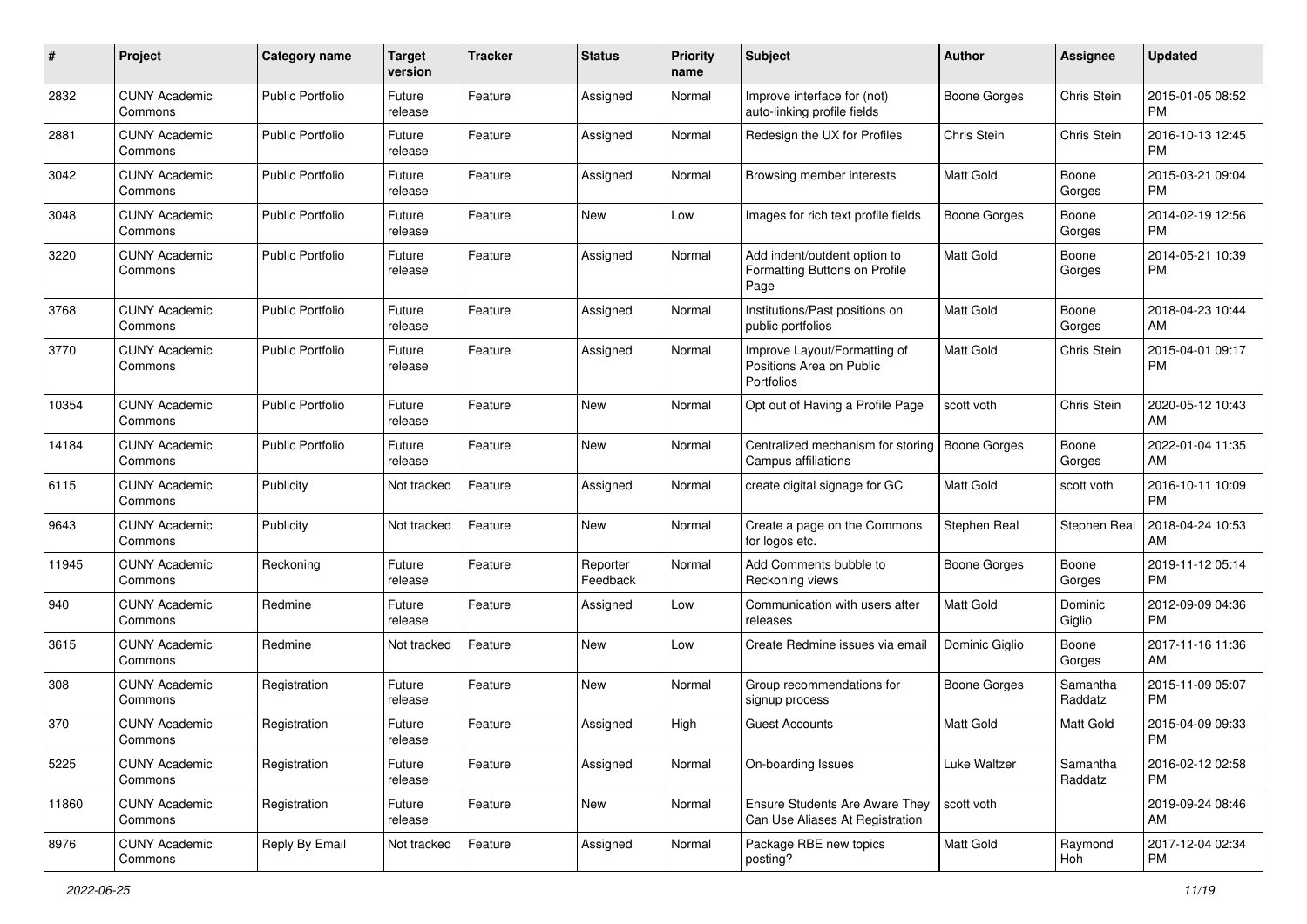| $\pmb{\#}$ | Project                         | <b>Category name</b>     | <b>Target</b><br>version | <b>Tracker</b> | <b>Status</b> | <b>Priority</b><br>name | <b>Subject</b>                                                                                                                                        | Author              | <b>Assignee</b>       | <b>Updated</b>                |
|------------|---------------------------------|--------------------------|--------------------------|----------------|---------------|-------------------------|-------------------------------------------------------------------------------------------------------------------------------------------------------|---------------------|-----------------------|-------------------------------|
| 3002       | <b>CUNY Academic</b><br>Commons | Search                   | Future<br>release        | Feature        | Assigned      | Normal                  | Overhaul CAC search by using<br>external search appliance                                                                                             | Boone Gorges        | Boone<br>Gorges       | 2020-07-15 03:05<br><b>PM</b> |
| 3662       | <b>CUNY Academic</b><br>Commons | <b>SEO</b>               | Future<br>release        | Feature        | Assigned      | Normal                  | Duplicate Content/SEO/Google<br>issues                                                                                                                | Matt Gold           | Raymond<br><b>Hoh</b> | 2015-04-13 04:37<br><b>PM</b> |
| 13048      | <b>CUNY Academic</b><br>Commons | Shortcodes and<br>embeds | Future<br>release        | Feature        | <b>New</b>    | Normal                  | Jupyter Notebooks support                                                                                                                             | Boone Gorges        |                       | 2020-07-14 11:46<br>AM        |
| 5050       | <b>CUNY Academic</b><br>Commons | Social Paper             | Future<br>release        | Feature        | <b>New</b>    | Low                     | Making comments visible in SP<br>editing mode (SP suggestion #1)                                                                                      | Marilyn Weber       | Samantha<br>Raddatz   | 2019-09-17 11:10<br><b>PM</b> |
| 5052       | <b>CUNY Academic</b><br>Commons | Social Paper             | Future<br>release        | Feature        | New           | Low                     | Sentence by sentence or line by<br>line comments (SP suggestion #3)                                                                                   | Marilyn Weber       | Boone<br>Gorges       | 2016-02-11 10:24<br><b>PM</b> |
| 5053       | <b>CUNY Academic</b><br>Commons | Social Paper             | Future<br>release        | Feature        | <b>New</b>    | Low                     | Scrollable menu to add readers<br>(SP suggestion #4)                                                                                                  | Marilyn Weber       | Samantha<br>Raddatz   | 2016-04-21 05:21<br><b>PM</b> |
| 5058       | <b>CUNY Academic</b><br>Commons | Social Paper             | Future<br>release        | Feature        | <b>New</b>    | Low                     | Can there be a clearer signal that<br>even when comments have<br>already been made you add<br>comments by clicking on the side?<br>(SP suggestion #5) | Marilyn Weber       | Samantha<br>Raddatz   | 2016-02-11 10:24<br><b>PM</b> |
| 5199       | <b>CUNY Academic</b><br>Commons | Social Paper             | Future<br>release        | Feature        | New           | Normal                  | add tables to the SP editor                                                                                                                           | Marilyn Weber       |                       | 2016-10-24 11:27<br>AM        |
| 5205       | <b>CUNY Academic</b><br>Commons | Social Paper             | Future<br>release        | Feature        | <b>New</b>    | Normal                  | Social Paper folders                                                                                                                                  | Marilyn Weber       |                       | 2016-02-11 10:24<br><b>PM</b> |
| 5397       | <b>CUNY Academic</b><br>Commons | Social Paper             | Future<br>release        | Feature        | <b>New</b>    | Normal                  | frustrating to have to<br>enable/disable in SP                                                                                                        | Marilyn Weber       | Samantha<br>Raddatz   | 2016-04-20 03:39<br><b>PM</b> |
| 5489       | <b>CUNY Academic</b><br>Commons | Social Paper             | Future<br>release        | Feature        | <b>New</b>    | Normal                  | Asc/desc sorting for Social Paper<br>directories                                                                                                      | <b>Boone Gorges</b> |                       | 2016-04-21 10:06<br><b>PM</b> |
| 8898       | <b>CUNY Academic</b><br>Commons | Social Paper             | Not tracked              | Feature        | Assigned      | Normal                  | Usage data on docs and social<br>paper                                                                                                                | <b>Matt Gold</b>    | Matt Gold             | 2017-11-16 11:32<br>AM        |
| 6426       | <b>CUNY Academic</b><br>Commons | Spam/Spam<br>Prevention  | Future<br>release        | Feature        | Assigned      | Normal                  | Force captcha on all comments?                                                                                                                        | <b>Matt Gold</b>    | <b>Tahir Butt</b>     | 2016-10-24 02:06<br><b>PM</b> |
| 3090       | <b>CUNY Academic</b><br>Commons | Twitter page             | Future<br>release        | Feature        | Assigned      | Normal                  | Prevent Retweets from showing<br>up on Commons twitter page                                                                                           | <b>Matt Gold</b>    | <b>Tahir Butt</b>     | 2016-10-24 11:31<br>AM        |
| 3473       | <b>CUNY Academic</b><br>Commons | <b>User Experience</b>   | Future<br>release        | Feature        | Assigned      | Normal                  | Commons profile: Add help info<br>about "Positions" replacing "title"                                                                                 | Keith Miyake        | Samantha<br>Raddatz   | 2015-11-09 02:28<br><b>PM</b> |
| 5316       | <b>CUNY Academic</b><br>Commons | <b>User Experience</b>   | Future<br>release        | Feature        | Assigned      | Normal                  | Prompt user email address<br>updates                                                                                                                  | Matt Gold           | Stephen Real          | 2016-12-21 03:30<br><b>PM</b> |
| 287        | <b>CUNY Academic</b><br>Commons | WordPress (misc)         | Future<br>release        | Feature        | Assigned      | Normal                  | Create troubleshooting tool for<br>account sign-up                                                                                                    | Matt Gold           | Boone<br>Gorges       | 2015-11-09 06:17<br><b>PM</b> |
| 365        | <b>CUNY Academic</b><br>Commons | WordPress (misc)         | Future<br>release        | Feature        | Assigned      | Normal                  | <b>Create Mouseover Tooltips</b><br>throughout Site                                                                                                   | Matt Gold           | Chris Stein           | 2015-11-09 06:18<br>PM        |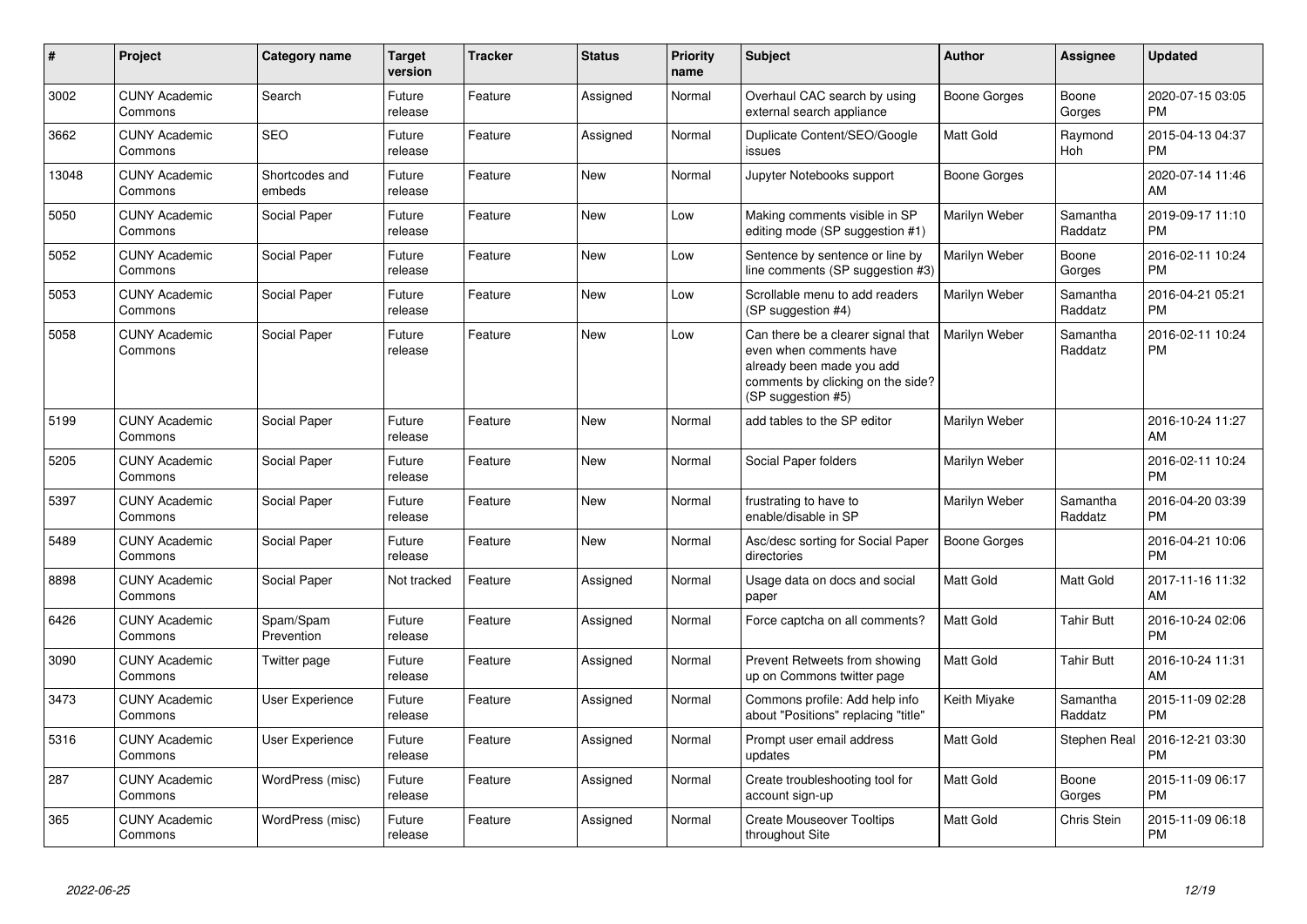| $\pmb{\#}$ | Project                         | <b>Category name</b>     | <b>Target</b><br>version | <b>Tracker</b> | <b>Status</b>        | <b>Priority</b><br>name | <b>Subject</b>                                                   | Author                  | <b>Assignee</b>     | <b>Updated</b>                |
|------------|---------------------------------|--------------------------|--------------------------|----------------|----------------------|-------------------------|------------------------------------------------------------------|-------------------------|---------------------|-------------------------------|
| 1105       | <b>CUNY Academic</b><br>Commons | WordPress (misc)         | Future<br>release        | Feature        | Assigned             | Normal                  | Rephrase Blog Privacy Options                                    | <b>Matt Gold</b>        | Samantha<br>Raddatz | 2015-11-09 06:19<br><b>PM</b> |
| 1508       | <b>CUNY Academic</b><br>Commons | WordPress (misc)         | Future<br>release        | Feature        | Assigned             | Normal                  | Share login cookies across<br>mapped domains                     | Boone Gorges            | Boone<br>Gorges     | 2012-07-02 12:12<br><b>PM</b> |
| 3657       | <b>CUNY Academic</b><br>Commons | WordPress (misc)         | Not tracked              | Feature        | <b>New</b>           | Normal                  | Create alert for GC email<br>addresses                           | Matt Gold               | Matt Gold           | 2016-04-14 11:29<br><b>PM</b> |
| 3759       | <b>CUNY Academic</b><br>Commons | WordPress (misc)         | Future<br>release        | Feature        | Assigned             | Normal                  | Review Interface for Adding Users   Matt Gold<br>to Blogs        |                         | Boone<br>Gorges     | 2015-03-24 05:52<br><b>PM</b> |
| 6332       | <b>CUNY Academic</b><br>Commons | WordPress (misc)         | Future<br>release        | Feature        | <b>New</b>           | Normal                  | Allow uploaded files to be marked<br>as private in an ad hoc way | <b>Boone Gorges</b>     |                     | 2016-10-17 11:41<br><b>PM</b> |
| 10380      | <b>CUNY Academic</b><br>Commons | WordPress (misc)         | Future<br>release        | Feature        | In Progress          | Normal                  | Remove blacklisted plugins                                       | Boone Gorges            |                     | 2022-04-26 12:00<br><b>PM</b> |
| 13835      | <b>CUNY Academic</b><br>Commons | WordPress (misc)         | Future<br>release        | Feature        | <b>New</b>           | Normal                  | Allow OneSearch widget to have<br>'CUNY' as campus               | <b>Boone Gorges</b>     | Boone<br>Gorges     | 2021-11-19 12:39<br><b>PM</b> |
| 364        | <b>CUNY Academic</b><br>Commons | <b>WordPress Plugins</b> | Future<br>release        | Feature        | <b>New</b>           | Normal                  | <b>Bulletin Board</b>                                            | Matt Gold               |                     | 2015-01-05 08:50<br><b>PM</b> |
| 497        | <b>CUNY Academic</b><br>Commons | <b>WordPress Plugins</b> | Future<br>release        | Feature        | Assigned             | Normal                  | Drag and Drop Ordering on<br><b>Gallery Post Plugin</b>          | <b>Matt Gold</b>        | Ron Rennick         | 2015-11-09 06:18<br><b>PM</b> |
| 658        | <b>CUNY Academic</b><br>Commons | <b>WordPress Plugins</b> | Future<br>release        | Feature        | Assigned             | Normal                  | Rebulid Sitewide Tag Suggestion                                  | Matt Gold               | Boone<br>Gorges     | 2015-01-05 08:47<br>PM        |
| 1562       | <b>CUNY Academic</b><br>Commons | <b>WordPress Plugins</b> | Future<br>release        | Feature        | Assigned             | Low                     | Play with NYT Collaborative<br><b>Authoring Tool</b>             | <b>Matt Gold</b>        | Boone<br>Gorges     | 2015-01-05 08:47<br><b>PM</b> |
| 2223       | <b>CUNY Academic</b><br>Commons | <b>WordPress Plugins</b> | Future<br>release        | Feature        | Assigned             | Low                     | Add Participad to the CUNY<br><b>Academic Commons</b>            | Matt Gold               | Boone<br>Gorges     | 2014-09-17 10:03<br><b>PM</b> |
| 8498       | <b>CUNY Academic</b><br>Commons | <b>WordPress Plugins</b> | Future<br>release        | Feature        | <b>New</b>           | Low                     | <b>Gravity Forms Email Users</b>                                 | Raffi<br>Khatchadourian | <b>Matt Gold</b>    | 2017-10-13 12:58<br><b>PM</b> |
| 9947       | <b>CUNY Academic</b><br>Commons | <b>WordPress Plugins</b> | Future<br>release        | Feature        | Reporter<br>Feedback | Normal                  | Install H5P quiz plugin                                          | <b>Matt Gold</b>        | Boone<br>Gorges     | 2018-09-11 11:01<br>AM        |
| 12121      | <b>CUNY Academic</b><br>Commons | <b>WordPress Plugins</b> | 2.0.2                    | Feature        | Reporter<br>Feedback | Normal                  | Embedding H5P Iframes on<br><b>Commons Site</b>                  | Laurie Hurson           | Boone<br>Gorges     | 2022-06-14 11:36<br>AM        |
| 412        | <b>CUNY Academic</b><br>Commons | <b>WordPress Themes</b>  | Future<br>release        | Feature        | Assigned             | Normal                  | <b>Featured Themes</b>                                           | <b>Matt Gold</b>        | Dominic<br>Giglio   | 2015-01-05 08:44<br><b>PM</b> |
| 8211       | <b>CUNY Academic</b><br>Commons | <b>WordPress Themes</b>  | Future<br>release        | Feature        | New                  | Normal                  | Theme Suggestions: Material<br>Design-Inspired Themes            | Margaret Galvan         | Margaret<br>Galvan  | 2017-08-07 02:48<br><b>PM</b> |
| 11968      | JustPublics@365<br>MediaCamp    |                          |                          | Feature        | <b>New</b>           | Normal                  | Nanoscience Retractable Display<br>Unit                          | Donald Cherry           | Bonnie<br>Eissner   | 2021-02-19 08:50<br>AM        |
| 2571       | <b>NYCDH Community</b><br>Site  |                          |                          | Feature        | Assigned             | Normal                  | Add Google custom search box to<br>homepage                      | Mark Newton             | Raymond<br>Hoh      | 2013-05-18 07:49<br>PM        |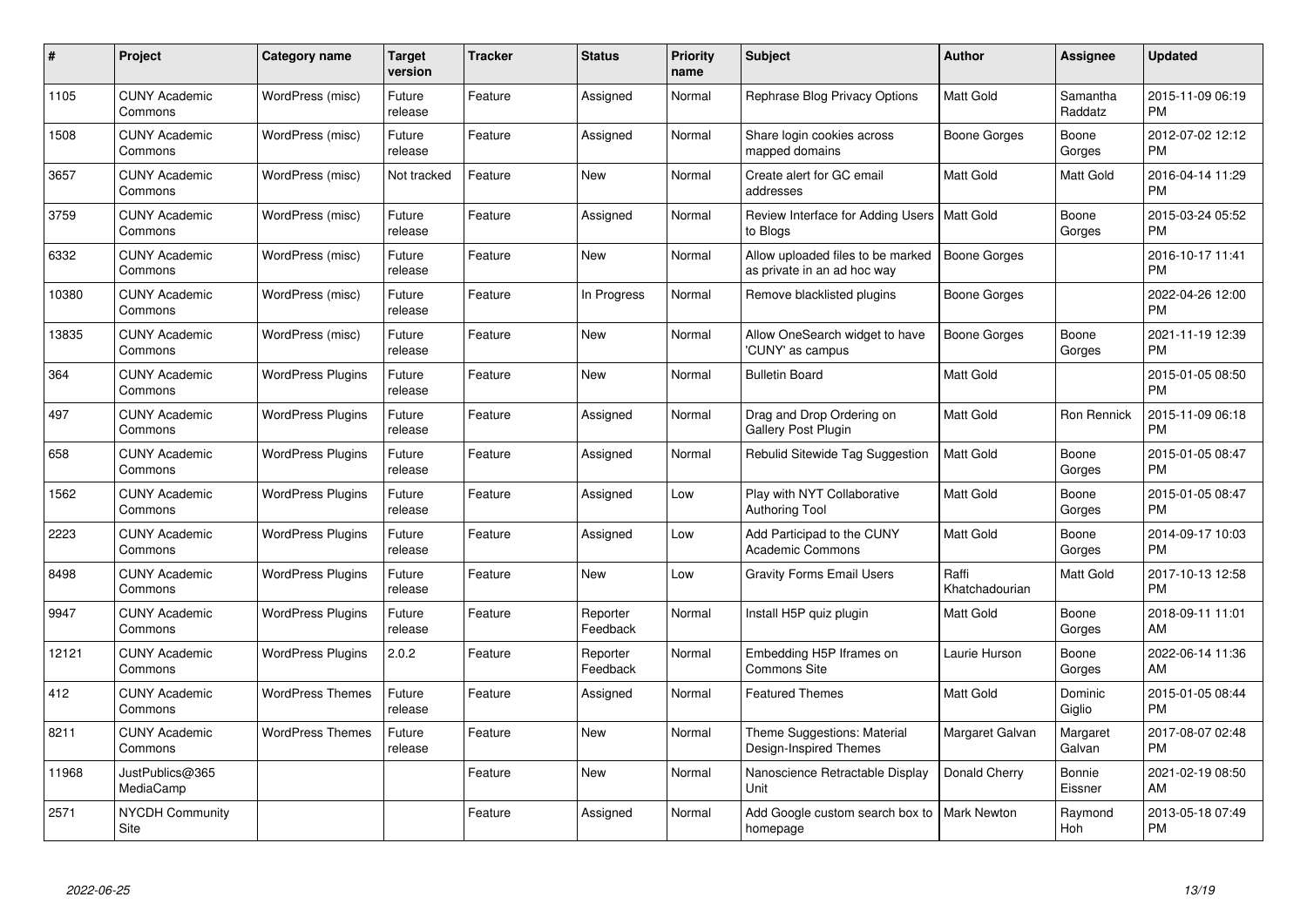| #     | Project                         | <b>Category name</b> | <b>Target</b><br>version | <b>Tracker</b> | <b>Status</b>        | <b>Priority</b><br>name | <b>Subject</b>                                                   | <b>Author</b>      | <b>Assignee</b>       | <b>Updated</b>                |
|-------|---------------------------------|----------------------|--------------------------|----------------|----------------------|-------------------------|------------------------------------------------------------------|--------------------|-----------------------|-------------------------------|
| 2573  | <b>NYCDH Community</b><br>Site  |                      |                          | Feature        | Reporter<br>Feedback | Normal                  | Add dh nyc twitter list feed to site                             | <b>Mark Newton</b> | Matt Gold             | 2013-05-16 11:42<br><b>PM</b> |
| 2574  | NYCDH Community<br>Site         |                      |                          | Feature        | Assigned             | Normal                  | Add Way to Upload Files to<br>Groups                             | Mark Newton        | Raymond<br><b>Hoh</b> | 2013-05-18 07:46<br><b>PM</b> |
| 2577  | <b>NYCDH Community</b><br>Site  |                      |                          | Feature        | Assigned             | Low                     | Investigate Potential to Add Links<br>to the Forum               | <b>Mark Newton</b> | Alex Gil              | 2013-05-16 09:40<br><b>PM</b> |
| 8607  | <b>CUNY Academic</b><br>Commons |                      | Not tracked              | Support        | <b>New</b>           | Normal                  | Paypal?                                                          | Marilyn Weber      | Matt Gold             | 2018-05-15 01:37<br><b>PM</b> |
| 9207  | <b>CUNY Academic</b><br>Commons |                      | Future<br>release        | Support        | Reporter<br>Feedback | Normal                  | display dashboards made in<br>Tableau?                           | Marilyn Weber      | Boone<br>Gorges       | 2018-04-10 10:42<br>AM        |
| 10657 | <b>CUNY Academic</b><br>Commons |                      | Not tracked              | Support        | Reporter<br>Feedback | Normal                  | child theme problems                                             | Marilyn Weber      |                       | 2018-11-08 01:19<br><b>PM</b> |
| 11149 | <b>CUNY Academic</b><br>Commons |                      | Not tracked              | Support        | Reporter<br>Feedback | Normal                  | comments getting blocked                                         | Marilyn Weber      | Raymond<br>Hoh        | 2019-03-26 11:40<br>AM        |
| 11509 | <b>CUNY Academic</b><br>Commons |                      | Not tracked              | Support        | Reporter<br>Feedback | Normal                  | deleted Page causing a Menu<br>problem?                          | Marilyn Weber      |                       | 2019-06-04 09:54<br>AM        |
| 11519 | <b>CUNY Academic</b><br>Commons |                      | Not tracked              | Support        | Assigned             | Normal                  | comment option not appearing                                     | Marilyn Weber      |                       | 2019-09-24 10:28<br>AM        |
| 11771 | <b>CUNY Academic</b><br>Commons |                      | Not tracked              | Support        | Reporter<br>Feedback | Normal                  | post displays in sections                                        | Marilyn Weber      |                       | 2019-08-20 10:34<br>AM        |
| 11787 | <b>CUNY Academic</b><br>Commons |                      | Not tracked              | Support        | Reporter<br>Feedback | Normal                  | automated comments notifications<br>on ZenDesk                   | Marilyn Weber      |                       | 2019-08-26 06:18<br><b>PM</b> |
| 11848 | <b>CUNY Academic</b><br>Commons |                      | Not tracked              | Support        | Hold                 | Normal                  | a Dean of Faculty wants to share<br>a large file                 | Marilyn Weber      |                       | 2019-09-24 08:44<br>AM        |
| 12004 | <b>CUNY Academic</b><br>Commons |                      | Not tracked              | Support        | Reporter<br>Feedback | Normal                  | Notifications for spam blog<br>comments                          | Gina Cherry        | Raymond<br>Hoh        | 2019-11-01 12:05<br><b>PM</b> |
| 12328 | <b>CUNY Academic</b><br>Commons |                      | Not tracked              | Support        | <b>New</b>           | Normal                  | Sign up Code for Non-CUNY<br>Faculty                             | Laurie Hurson      |                       | 2020-01-28 10:25<br>AM        |
| 12352 | <b>CUNY Academic</b><br>Commons |                      | Not tracked              | Support        | New                  | Normal                  | 'posts list" page builder block<br>option                        | Marilyn Weber      |                       | 2020-02-03 01:29<br><b>PM</b> |
| 12484 | <b>CUNY Academic</b><br>Commons |                      | Not tracked              | Support        | Reporter<br>Feedback | Normal                  | Sign up Code for COIL Course<br>starting in March                | Laurie Hurson      | Matt Gold             | 2020-03-02 02:26<br><b>PM</b> |
| 13034 | <b>CUNY Academic</b><br>Commons |                      | Not tracked              | Support        | Reporter<br>Feedback | Normal                  | a site is asking people to join the<br>Commons to get a download | Marilyn Weber      |                       | 2020-07-12 07:23<br>AM        |
| 13255 | <b>CUNY Academic</b><br>Commons |                      | Not tracked              | Support        | Reporter<br>Feedback | Normal                  | Accessibility problems                                           | Marilyn Weber      |                       | 2020-09-01 05:48<br><b>PM</b> |
| 13286 | <b>CUNY Academic</b><br>Commons |                      | Not tracked              | Support        | <b>New</b>           | Normal                  | problem connecting with<br>WordPress app                         | Marilyn Weber      | Raymond<br>Hoh        | 2020-09-08 11:16<br>AM        |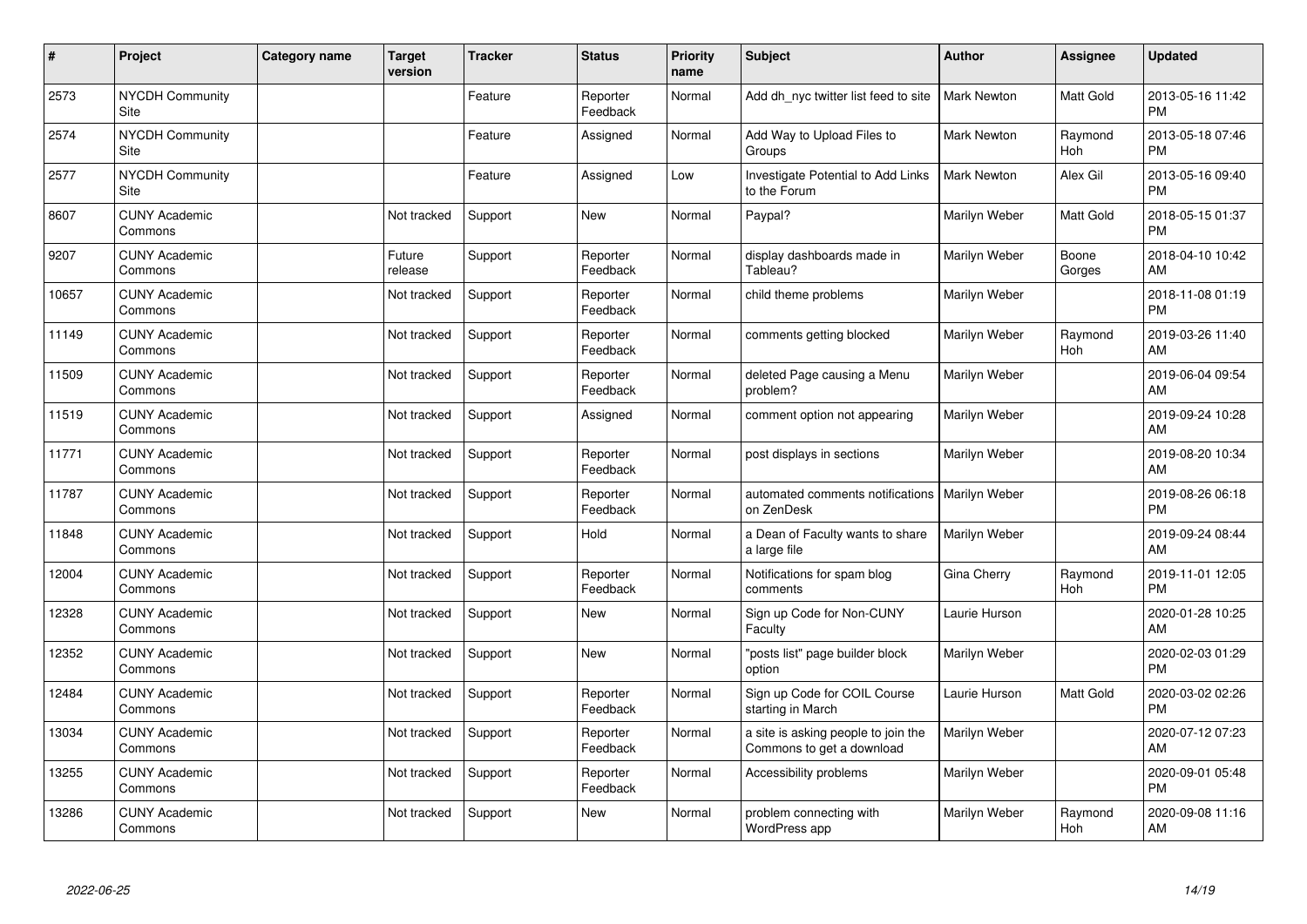| ∦     | Project                         | <b>Category name</b>      | <b>Target</b><br>version | <b>Tracker</b> | <b>Status</b>        | <b>Priority</b><br>name | <b>Subject</b>                                                    | <b>Author</b> | <b>Assignee</b> | <b>Updated</b>                |
|-------|---------------------------------|---------------------------|--------------------------|----------------|----------------------|-------------------------|-------------------------------------------------------------------|---------------|-----------------|-------------------------------|
| 14398 | <b>CUNY Academic</b><br>Commons |                           | Not tracked              | Support        | Reporter<br>Feedback | Normal                  | Events plug-in notification<br>problem                            | Marilyn Weber |                 | 2021-05-11 11:21<br>AM        |
| 14538 | <b>CUNY Academic</b><br>Commons |                           | Not tracked              | Support        | Reporter<br>Feedback | Normal                  | <b>Weebly To Commons</b>                                          | Laurie Hurson |                 | 2021-09-14 10:47<br>AM        |
| 14784 | <b>CUNY Academic</b><br>Commons |                           |                          | Support        | Reporter<br>Feedback | Normal                  | User report of logo problem when<br>using Customizer theme        | Marilyn Weber |                 | 2021-09-17 10:25<br>AM        |
| 14842 | <b>CUNY Academic</b><br>Commons |                           | Not tracked              | Support        | Reporter<br>Feedback | Normal                  | Question about widgets and block<br>editor                        | Gina Cherry   |                 | 2021-10-06 03:01<br><b>PM</b> |
| 14900 | <b>CUNY Academic</b><br>Commons |                           | Not tracked              | Support        | Reporter<br>Feedback | Normal                  | previous theme?                                                   | Marilyn Weber |                 | 2021-10-25 10:31<br>AM        |
| 15045 | <b>CUNY Academic</b><br>Commons |                           |                          | Support        | <b>New</b>           | Normal                  | no result for KCeL in the search<br>box on the commons            | Marilyn Weber |                 | 2021-12-10 11:29<br>AM        |
| 15169 | <b>CUNY Academic</b><br>Commons |                           | 2.0.2                    | Support        | Reporter<br>Feedback | Normal                  | new Prelude website zipfiles for<br>custom theme and other files. | Marilyn Weber |                 | 2022-06-14 11:36<br>AM        |
| 15176 | <b>CUNY Academic</b><br>Commons |                           | Not tracked              | Support        | Reporter<br>Feedback | Normal                  | Archiving Q Writing & Old<br>Wordpress Sites on the Commons       | Laurie Hurson |                 | 2022-02-08 10:28<br>AM        |
| 15260 | <b>CUNY Academic</b><br>Commons |                           |                          | Support        | Reporter<br>Feedback | Normal                  | Diacritical markings   European<br><b>Stages</b>                  | Marilyn Weber |                 | 2022-02-04 08:16<br>AM        |
| 15370 | <b>CUNY Academic</b><br>Commons |                           |                          | Support        | Reporter<br>Feedback | Normal                  | All-in-One Event Calendar?                                        | Marilyn Weber |                 | 2022-02-17 11:03<br>AM        |
| 15565 | <b>CUNY Academic</b><br>Commons |                           |                          | Support        | New                  | Normal                  | Events - send updates to an email<br>listserv                     | Marilyn Weber |                 | 2022-03-10 01:06<br><b>PM</b> |
| 15655 | <b>CUNY Academic</b><br>Commons |                           | 2.0.2                    | Support        | Reporter<br>Feedback | Normal                  | Event Aggregator plugin?                                          | Marilyn Weber |                 | 2022-06-14 11:36<br>AM        |
| 15685 | <b>CUNY Academic</b><br>Commons |                           |                          | Support        | New                  | High                    | problem with chrome?                                              | Marilyn Weber |                 | 2022-04-25 03:40<br><b>PM</b> |
| 15816 | <b>CUNY Academic</b><br>Commons |                           | Not tracked              | Support        | New                  | Normal                  | slow loading at SPS                                               | Marilyn Weber |                 | 2022-04-05 01:26<br><b>PM</b> |
| 16099 | <b>CUNY Academic</b><br>Commons |                           |                          | Support        | Reporter<br>Feedback | Normal                  | request for Newsletter Glue                                       | Marilyn Weber |                 | 2022-05-13 12:14<br><b>PM</b> |
| 16110 | <b>CUNY Academic</b><br>Commons |                           |                          | Support        | Reporter<br>Feedback | Normal                  | remove Creative Commons<br>license from pages?                    | Marilyn Weber | Raymond<br>Hoh  | 2022-05-17 06:11<br><b>PM</b> |
| 10839 | <b>CUNY Academic</b><br>Commons | About page                | Not tracked              | Support        | <b>New</b>           | Normal                  | <b>Mission Statement Needs</b><br>Revision                        | scott voth    | Matt Gold       | 2018-12-26 10:58<br>AM        |
| 4070  | <b>CUNY Academic</b><br>Commons | Analytics                 | Not tracked              | Support        | Assigned             | Normal                  | Request for JITP site analytics                                   | Matt Gold     | Seth Persons    | 2016-02-23 03:09<br><b>PM</b> |
| 12350 | <b>CUNY Academic</b><br>Commons | <b>Blogs (BuddyPress)</b> | Not tracked              | Support        | Reporter<br>Feedback | Normal                  | URL creation problem                                              | Marilyn Weber |                 | 2020-02-03 11:27<br>AM        |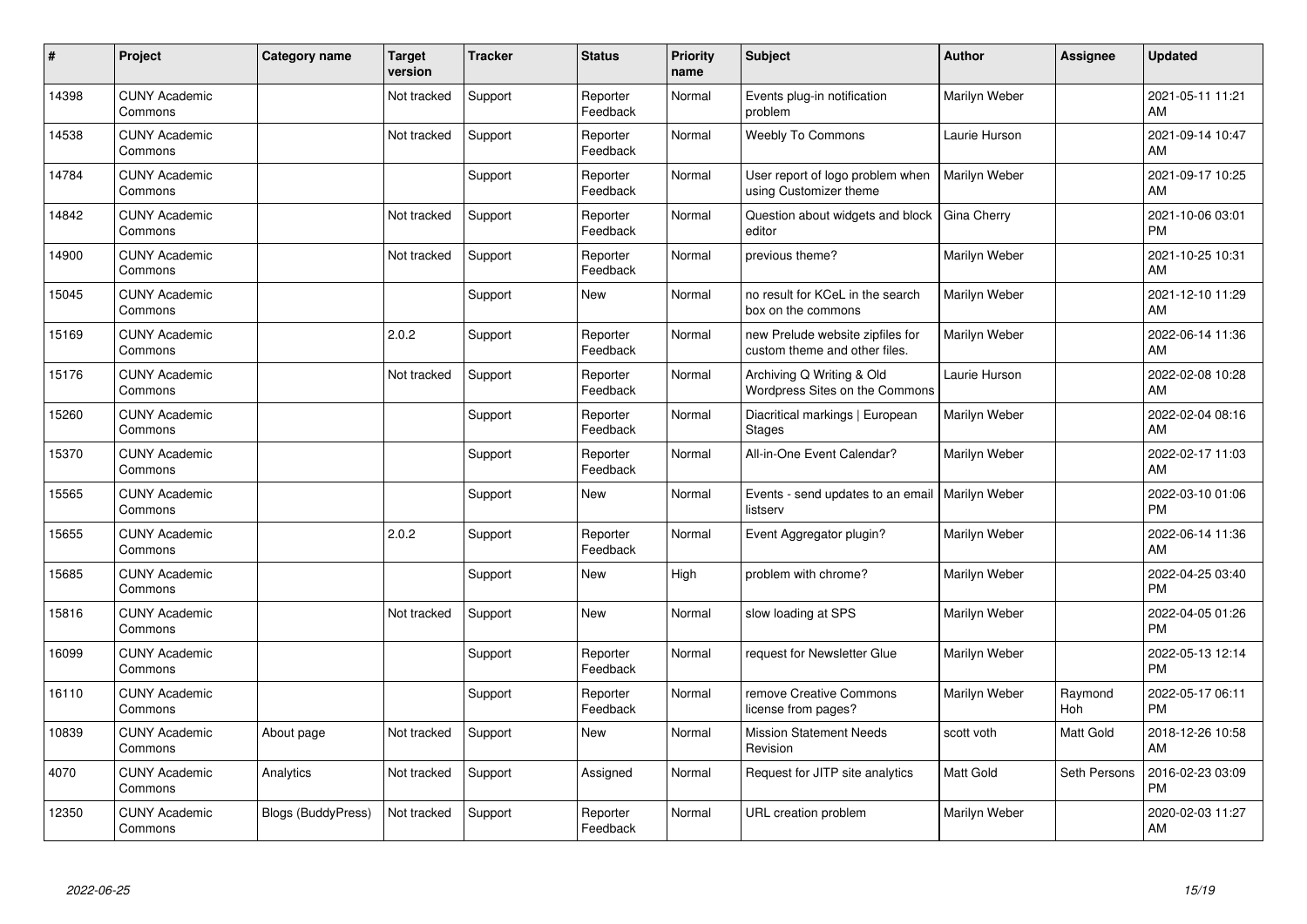| #     | Project                         | <b>Category name</b>    | <b>Target</b><br>version | <b>Tracker</b> | <b>Status</b>                       | <b>Priority</b><br>name | <b>Subject</b>                                                                     | <b>Author</b>         | <b>Assignee</b>       | <b>Updated</b>                |
|-------|---------------------------------|-------------------------|--------------------------|----------------|-------------------------------------|-------------------------|------------------------------------------------------------------------------------|-----------------------|-----------------------|-------------------------------|
| 14994 | <b>CUNY Academic</b><br>Commons | cdev.gc.cuny.edu        | Not tracked              | Support        | In Progress                         | Normal                  | Clear Cache on CDEV                                                                | scott voth            | Raymond<br>Hoh        | 2021-12-07 03:51<br><b>PM</b> |
| 10982 | <b>CUNY Academic</b><br>Commons | Domain Mapping          | Not tracked              | Support        | Reporter<br>Feedback                | Normal                  | <b>CNAME</b> question                                                              | scott voth            |                       | 2019-01-22 04:29<br><b>PM</b> |
| 11493 | <b>CUNY Academic</b><br>Commons | Domain Mapping          | Not tracked              | Support        | Reporter<br>Feedback                | Normal                  | Domain Mapping Request - Talia<br>Schaffer                                         | scott voth            | <b>Matt Gold</b>      | 2019-08-06 08:39<br>AM        |
| 11883 | <b>CUNY Academic</b><br>Commons | Help/Codex              | Not tracked              | Support        | New                                 | Normal                  | Need Embedding Help Page<br>Update (Tableau)                                       | Anthony Wheeler       | scott voth            | 2019-09-24 08:49<br>AM        |
| 12382 | <b>CUNY Academic</b><br>Commons | Membership              | Not tracked              | Support        | <b>New</b>                          | Normal                  | Email request change                                                               | Marilyn Weber         | Marilyn<br>Weber      | 2020-02-06 12:56<br><b>PM</b> |
| 11496 | <b>CUNY Academic</b><br>Commons | <b>Public Portfolio</b> | 1.15.2                   | Support        | New                                 | Normal                  | Replace Twitter Icon on Member<br>Portfolio page                                   | scott voth            | Boone<br>Gorges       | 2019-06-06 01:03<br><b>PM</b> |
| 12247 | <b>CUNY Academic</b><br>Commons | Publicity               | Not tracked              | Support        | New                                 | Normal                  | <b>Screenshot of First Commons</b><br>Homepage                                     | scott voth            | scott voth            | 2020-01-14 12:08<br><b>PM</b> |
| 10273 | <b>CUNY Academic</b><br>Commons | Registration            | Not tracked              | Support        | Reporter<br>Feedback                | Normal                  | users combining CF and campus<br>address                                           | Marilyn Weber         |                       | 2019-09-18 10:58<br>AM        |
| 9729  | <b>CUNY Academic</b><br>Commons | <b>SEO</b>              | Not tracked              | Support        | New                                 | Normal                  | 503 Errors showing on<br>newlaborforum.cuny.edu                                    | Diane Krauthamer      | Raymond<br>Hoh        | 2018-05-22 04:48<br><b>PM</b> |
| 16291 | <b>CUNY Academic</b><br>Commons | Site cloning            | 2.0.2                    | Support        | Staged for<br>Production<br>Release | Normal                  | Images coming up blank in Media<br>Library                                         | Marilyn Weber         | Raymond<br>Hoh        | 2022-06-23 08:28<br><b>PM</b> |
| 13975 | <b>CUNY Academic</b><br>Commons | Social Paper            | Not tracked              | Support        | Reporter<br>Feedback                | Normal                  | can't approve comments on<br>Social Paper paper                                    | Marilyn Weber         |                       | 2021-02-12 09:33<br>AM        |
| 14439 | <b>CUNY Academic</b><br>Commons | Spam/Spam<br>Prevention | 2.0.2                    | Support        | Assigned                            | Normal                  | Aprroved comments held for<br>moderation                                           | Laurie Hurson         | Raymond<br>Hoh        | 2022-06-14 11:36<br>AM        |
| 9941  | <b>CUNY Academic</b><br>Commons | Wiki                    | Not tracked              | Support        | Assigned                            | Normal                  | Wiki functionality                                                                 | <b>Matt Gold</b>      | Boone<br>Gorges       | 2018-06-26 10:57<br>AM        |
| 11386 | <b>CUNY Academic</b><br>Commons | WordPress - Media       | Not tracked              | Support        | Reporter<br>Feedback                | Normal                  | disappearing images                                                                | scott voth            | Boone<br>Gorges       | 2019-05-14 10:32<br>AM        |
| 11449 | <b>CUNY Academic</b><br>Commons | WordPress - Media       | Not tracked              | Support        | Reporter<br>Feedback                | Normal                  | Cloning Media Library for JITP<br>from Staging to Production Site                  | <b>Patrick DeDauw</b> | Boone<br>Gorges       | 2019-05-13 12:00<br><b>PM</b> |
| 15978 | <b>CUNY Academic</b><br>Commons | WordPress - Media       | 2.0.2                    | Support        | Reporter<br>Feedback                | Normal                  | tex files?                                                                         | Marilyn Weber         | Raymond<br><b>Hoh</b> | 2022-06-14 11:36<br>AM        |
| 636   | <b>CUNY Academic</b><br>Commons | WordPress (misc)        | Not tracked              | Support        | Assigned                            | Normal                  | Create Lynda.com-like Table of<br>Contents for Prospective Tutorial<br>Screencasts | Matt Gold             | scott voth            | 2016-02-23 03:12<br>PM        |
| 2175  | <b>CUNY Academic</b><br>Commons | WordPress (misc)        | Not tracked              | Support        | Assigned                            | Normal                  | Subscibe 2 vs. Jetpack<br>subscription options                                     | local admin           | Matt Gold             | 2016-01-26 04:58<br><b>PM</b> |
| 11624 | <b>CUNY Academic</b><br>Commons | WordPress (misc)        | Not tracked              | Support        | New                                 | Normal                  | Change pages into posts or swap<br>database for a Commons site?                    | Stephen Klein         | Raymond<br>Hoh        | 2019-07-09 11:04<br>AM        |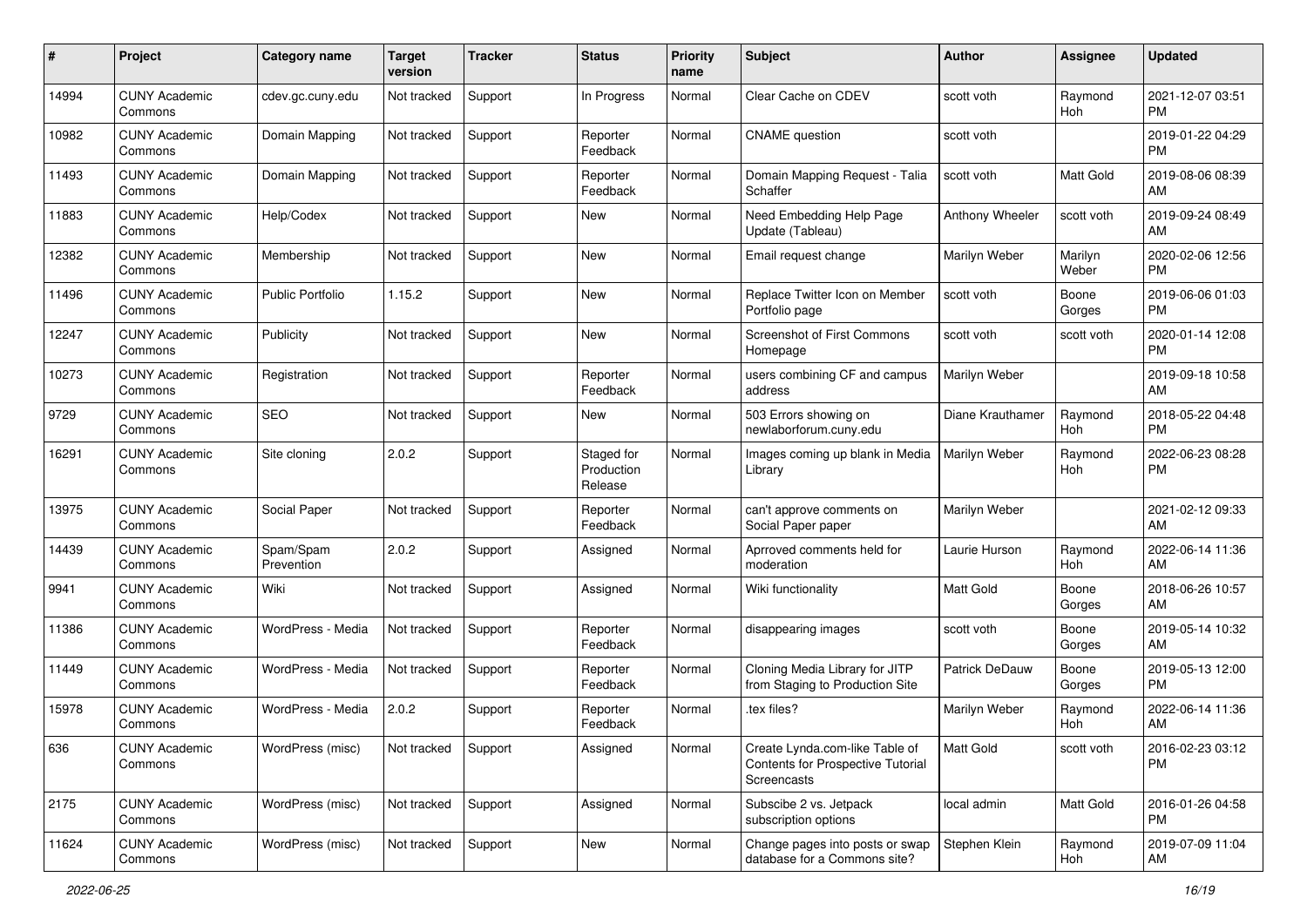| #     | Project                         | <b>Category name</b>     | Target<br>version | <b>Tracker</b> | <b>Status</b>        | <b>Priority</b><br>name | <b>Subject</b>                                                         | <b>Author</b>      | <b>Assignee</b>       | <b>Updated</b>                |
|-------|---------------------------------|--------------------------|-------------------|----------------|----------------------|-------------------------|------------------------------------------------------------------------|--------------------|-----------------------|-------------------------------|
| 14074 | <b>CUNY Academic</b><br>Commons | WordPress (misc)         | Not tracked       | Support        | Reporter<br>Feedback | Normal                  | page password protection<br>problem                                    | Marilyn Weber      |                       | 2021-03-02 11:03<br>AM        |
| 14983 | <b>CUNY Academic</b><br>Commons | WordPress (misc)         | Not tracked       | Support        | Reporter<br>Feedback | Normal                  | 'Read More" tag not working                                            | Rebecca Krisel     | Raymond<br>Hoh        | 2021-11-23 01:17<br>PM        |
| 15767 | <b>CUNY Academic</b><br>Commons | WordPress (misc)         |                   | Support        | <b>New</b>           | Normal                  | Site loading slowly                                                    | scott voth         | Boone<br>Gorges       | 2022-04-04 08:56<br><b>PM</b> |
| 5826  | <b>CUNY Academic</b><br>Commons | <b>WordPress Plugins</b> | Future<br>release | Support        | Reporter<br>Feedback | Normal                  | <b>Remove Subscription Options</b><br>plugin from directory            | Sarah Morgano      | Sarah<br>Morgano      | 2016-10-21 04:14<br><b>PM</b> |
| 9211  | <b>CUNY Academic</b><br>Commons | <b>WordPress Plugins</b> | Future<br>release | Support        | Reporter<br>Feedback | Normal                  | Auto-Role Setting in Forum Plugin<br>Causing Some Confusion            | Luke Waltzer       | Boone<br>Gorges       | 2018-03-13 11:44<br>AM        |
| 11545 | <b>CUNY Academic</b><br>Commons | <b>WordPress Plugins</b> | Not tracked       | Support        | New                  | Normal                  | Twitter searches in WordPress                                          | Gina Cherry        | Matt Gold             | 2019-09-23 01:03<br>PM        |
| 11788 | <b>CUNY Academic</b><br>Commons | <b>WordPress Plugins</b> | Future<br>release | Support        | Reporter<br>Feedback | Normal                  | Plugin Request - Browse Aloud                                          | scott voth         |                       | 2019-09-24 08:42<br>AM        |
| 12741 | <b>CUNY Academic</b><br>Commons | <b>WordPress Plugins</b> | Not tracked       | Support        | Reporter<br>Feedback | Normal                  | <b>Tableau Public Viz Block</b>                                        | Marilyn Weber      | Raymond<br><b>Hoh</b> | 2020-05-12 11:00<br>AM        |
| 13946 | <b>CUNY Academic</b><br>Commons | <b>WordPress Plugins</b> | 2.1.0             | Support        | Assigned             | Normal                  | <b>Custom Embed handler For</b><br>OneDrive files                      | scott voth         | Raymond<br>Hoh        | 2022-05-26 10:46<br>AM        |
| 3492  | <b>CUNY Academic</b><br>Commons | <b>WordPress Themes</b>  | Future<br>release | Support        | Assigned             | Normal                  | Add CBOX theme to the<br>Commons                                       | scott voth         | Raymond<br>Hoh        | 2014-10-08 05:55<br><b>PM</b> |
| 14911 | <b>CUNY Academic</b><br>Commons | <b>WordPress Themes</b>  | Not tracked       | Support        | <b>New</b>           | Normal                  | Twentytwentyone theme                                                  | Marilyn Weber      |                       | 2021-10-28 10:37<br>AM        |
| 4986  | <b>CUNY Academic</b><br>Commons | ZenDesk                  | Not tracked       | Support        | Assigned             | Normal                  | Prepare documentation for<br>Zendesk re web widget                     | Matt Gold          | Samantha<br>Raddatz   | 2016-02-25 03:09<br>PM        |
| 2666  | <b>CUNY Academic</b><br>Commons | About page               | Not tracked       | Documentation  | Assigned             | Normal                  | <b>Update About Text</b>                                               | Chris Stein        | Luke Waltzer          | 2016-03-04 11:19<br>AM        |
| 3524  | <b>CUNY Academic</b><br>Commons | Documentation            | Not tracked       | Documentation  | Assigned             | Normal                  | Post describing all you can do<br>when starting up a new<br>blog/group | Matt Gold          | scott voth            | 2014-10-04 12:56<br><b>PM</b> |
| 12392 | <b>CUNY Academic</b><br>Commons | Help/Codex               | Not tracked       | Documentation  | <b>New</b>           | Normal                  | <b>Updates to Common Commons</b><br>Questions on Help Page             | scott voth         | Margaret<br>Galvan    | 2020-02-11 10:53<br>AM        |
| 3565  | <b>CUNY Academic</b><br>Commons | My Commons               | Not tracked       | Documentation  | <b>New</b>           | Normal                  | Load Newest inconsistencies                                            | <b>Chris Stein</b> | scott voth            | 2015-11-09 01:16<br>PM        |
| 8666  | <b>CUNY Academic</b><br>Commons | Teaching                 | Not tracked       | Documentation  | Assigned             | Normal                  | Create Teaching on the<br>Commons Resource Page                        | Matt Gold          | Laurie Hurson         | 2019-09-23 03:16<br>PM        |
| 9015  | <b>CUNY Academic</b><br>Commons | Groups (misc)            | Not tracked       | Outreach       | Assigned             | Normal                  | Email group admins the email<br>addresses of their groups              | Matt Gold          | Matt Gold             | 2018-01-02 09:54<br>AM        |
| 3369  | <b>CUNY Academic</b><br>Commons | Reply By Email           | Not tracked       | Outreach       | Hold                 | Normal                  | Release reply by email to WP<br>plugin directory                       | Matt Gold          | Raymond<br>Hoh        | 2016-03-01 12:46<br><b>PM</b> |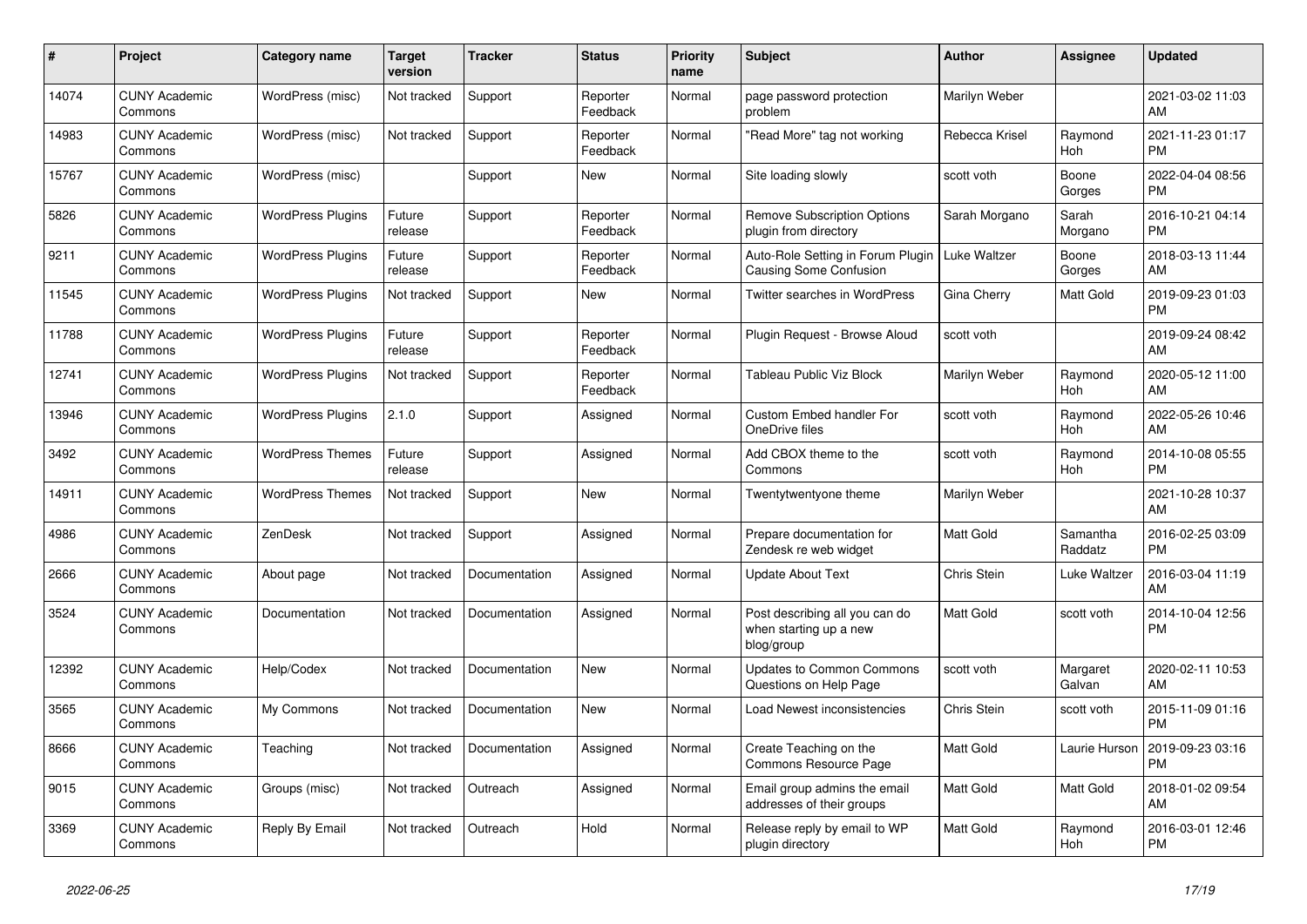| #     | Project                         | <b>Category name</b>   | <b>Target</b><br>version | <b>Tracker</b> | <b>Status</b>        | <b>Priority</b><br>name | <b>Subject</b>                                                                       | Author                       | Assignee            | <b>Updated</b>                |
|-------|---------------------------------|------------------------|--------------------------|----------------|----------------------|-------------------------|--------------------------------------------------------------------------------------|------------------------------|---------------------|-------------------------------|
| 2612  | <b>CUNY Academic</b><br>Commons |                        | Not tracked              | Publicity      | Assigned             | Normal                  | Pinterest site for the Commons                                                       | local admin                  | Sarah<br>Morgano    | 2016-03-04 11:19<br>AM        |
| 5298  | <b>CUNY Academic</b><br>Commons |                        | Not tracked              | Publicity      | New                  | Normal                  | Survey Pop-Up Text                                                                   | Samantha Raddatz             | Samantha<br>Raddatz | 2016-03-22 12:27<br><b>PM</b> |
| 6665  | <b>CUNY Academic</b><br>Commons |                        | Not tracked              | Publicity      | New                  | Normal                  | Dead Link in 1.10 announcement<br>post                                               | Paige Dupont                 | Stephen Real        | 2016-12-01 03:11<br><b>PM</b> |
| 11393 | <b>CUNY Academic</b><br>Commons |                        | Not tracked              | Publicity      | New                  | Normal                  | After 1.15 release, ceate a hero<br>slide and post about adding a site<br>to a group | scott voth                   | Patrick<br>Sweeney  | 2019-05-14 10:32<br>AM        |
| 14475 | <b>CUNY Academic</b><br>Commons |                        | Not tracked              | Publicity      | New                  | Normal                  | OER Showcase Page                                                                    | Laurie Hurson                | Laurie Hurson       | 2021-09-14 10:46<br>AM        |
| 14504 | <b>CUNY Academic</b><br>Commons |                        | Not tracked              | Publicity      | Reporter<br>Feedback | Normal                  | Adding showcases to home page<br>menu                                                | Laurie Hurson                | Boone<br>Gorges     | 2022-01-19 03:26<br><b>PM</b> |
| 3506  | <b>CUNY Academic</b><br>Commons | Publicity              | 1.7                      | Publicity      | New                  | Normal                  | Prepare 1.7 email messaging                                                          | Micki Kaufman                | Micki<br>Kaufman    | 2014-10-01 12:36<br><b>PM</b> |
| 3509  | <b>CUNY Academic</b><br>Commons | Publicity              | 1.7                      | Publicity      | New                  | Normal                  | Create 1.7 digital signage imagery                                                   | Micki Kaufman                | Marilyn<br>Weber    | 2014-10-01 12:40<br><b>PM</b> |
| 3510  | <b>CUNY Academic</b><br>Commons | Publicity              | 1.7                      | Publicity      | Assigned             | Normal                  | Post on the News Blog re: 'My<br>Commons'                                            | Micki Kaufman                | Sarah<br>Morgano    | 2014-10-15 11:18<br>AM        |
| 3511  | <b>CUNY Academic</b><br>Commons | Publicity              | 1.7                      | Publicity      | Assigned             | Normal                  | Social media for 1.7                                                                 | Micki Kaufman                | Sarah<br>Morgano    | 2014-10-14 03:32<br><b>PM</b> |
| 6014  | <b>CUNY Academic</b><br>Commons | Publicity              | Future<br>release        | Publicity      | Reporter<br>Feedback | Normal                  | Google search listing                                                                | Matt Gold                    | Boone<br>Gorges     | 2016-09-21 03:48<br><b>PM</b> |
| 4235  | <b>CUNY Academic</b><br>Commons |                        | Not tracked              | Design/UX      | Assigned             | Normal                  | Explore user experience around<br>comments on forum topics vs<br>docs                | Matt Gold                    | Samantha<br>Raddatz | 2015-07-21 10:23<br>AM        |
| 15210 | <b>CUNY Academic</b><br>Commons | Analytics              | Not tracked              | Design/UX      | New                  | Normal                  | Google Analytics improvements                                                        | Colin McDonald               | Boone<br>Gorges     | 2022-05-24 10:47<br>AM        |
| 7624  | <b>CUNY Academic</b><br>Commons | BuddyPress (misc)      | Future<br>release        | Design/UX      | New                  | Normal                  | <b>BP</b> Notifications                                                              | Luke Waltzer                 | Paige Dupont        | 2017-02-08 10:43<br><b>PM</b> |
| 4226  | <b>CUNY Academic</b><br>Commons | <b>BuddyPress Docs</b> | Future<br>release        | Design/UX      | New                  | Normal                  | Add option to connect a Doc with<br>a Group                                          | Samantha Raddatz             | Samantha<br>Raddatz | 2015-09-09 04:08<br><b>PM</b> |
| 4027  | <b>CUNY Academic</b><br>Commons | Commons In A Box       | Not tracked              | Design/UX      | Assigned             | Normal                  | Usability review of CBOX update<br>procedures                                        | Matt Gold                    | Samantha<br>Raddatz | 2015-05-11 06:36<br>PM        |
| 860   | <b>CUNY Academic</b><br>Commons | Design                 | Future<br>release        | Design/UX      | Assigned             | Normal                  | <b>Standardize Button Treatment</b><br>Across the Commons                            | Chris Stein                  | Chris Stein         | 2014-05-01 09:45<br>AM        |
| 10439 | <b>CUNY Academic</b><br>Commons | Design                 | 2.1.0                    | Design/UX      | New                  | Normal                  | Create Style Guide for Commons                                                       | Sonja Leix                   | Sara Cannon         | 2022-06-23 06:20<br>PM        |
| 4225  | <b>CUNY Academic</b><br>Commons | DiRT Integration       | Future<br>release        | Design/UX      | New                  | Normal                  | Add information to DIRT page (in<br>Create a Group)                                  | Samantha Raddatz   Matt Gold |                     | 2015-06-26 03:14<br><b>PM</b> |